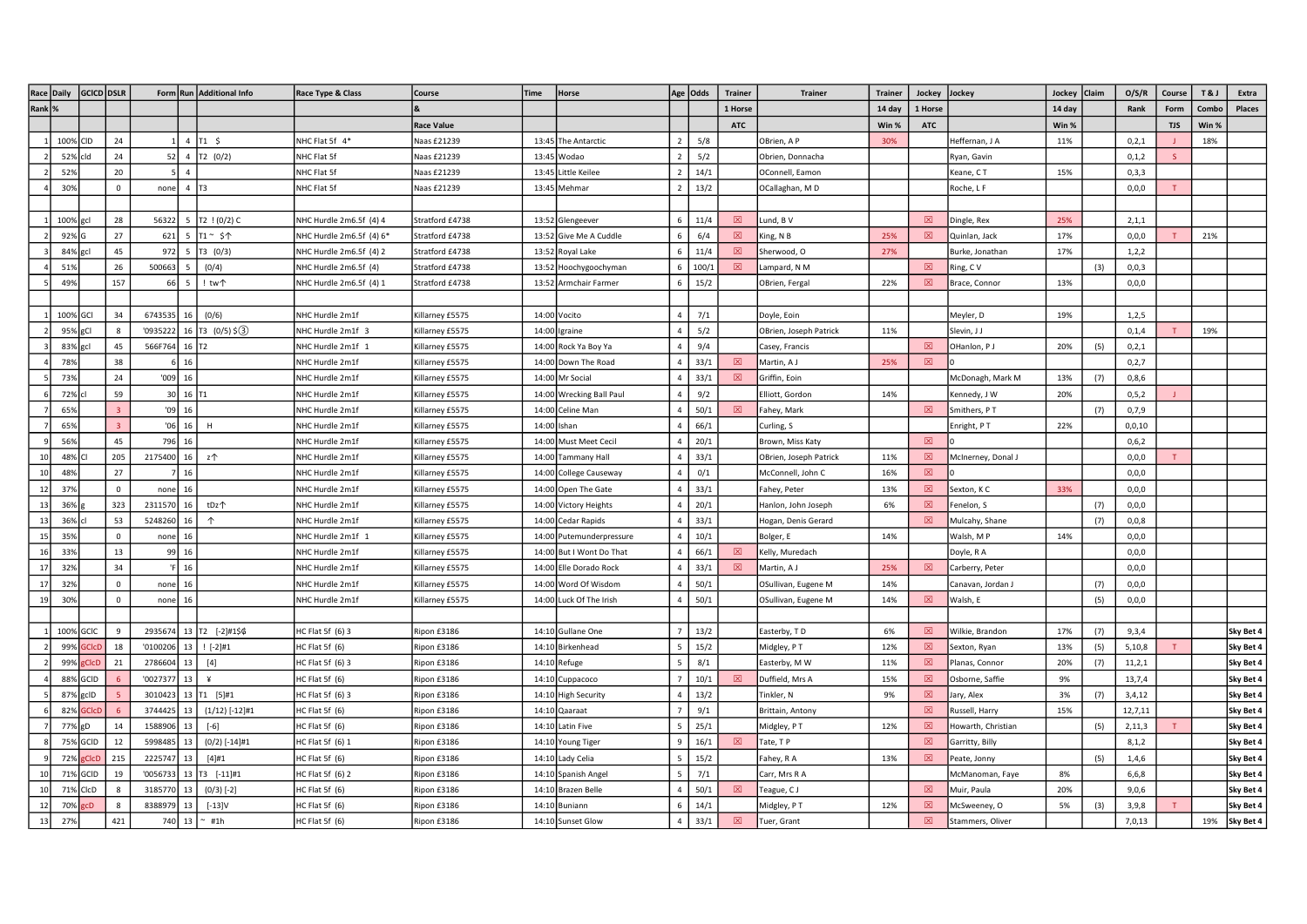|    | 100% GCICD         | 20               | 212312                  | 8 $\boxed{72 \approx (2/4)(3)}$  | NHC Flat 5f 2       | Vaas £26549     |       | 14:15 Geocentric         | $\overline{3}$ | 7/4   |   | Lyons, G M                 | 18% |             | Geane, CT                  | 15% |     | 4,3,3   | T             | 24% |  |
|----|--------------------|------------------|-------------------------|----------------------------------|---------------------|-----------------|-------|--------------------------|----------------|-------|---|----------------------------|-----|-------------|----------------------------|-----|-----|---------|---------------|-----|--|
|    | 74%<br><b>CICE</b> | 42               | 2121157                 | T1 (2/6)                         | NHC Flat 5f 1       | Vaas £26549     | 14:15 | Logo Hunter              | $\overline{4}$ | 7/2   | 図 | Browne, Michael J          |     |             | Heffernan, J A             | 11% |     | 1,2,1   |               |     |  |
|    | 73%<br>GCIC        | 302              | 4347284                 | D                                | NHC Flat 5f 1       | Vaas £26549     |       | 14:15 Make A Challenge   |                | 15/2  |   | Hogan, Denis Gerard        |     |             | Whelan, R P                | 18% |     | 3,1,2   |               |     |  |
|    | 65% gd             | $\mathbf{q}$     | 3277214                 | (0/2)                            | NHC Flat 5f         | Naas £26549     |       | 14:15 Brostaigh          | $\mathbf{R}$   | 14/1  |   | OBrien, Joseph Patrick     | 11% |             | McMonagle, Dylan B         | 14% |     | 7,6,5   |               |     |  |
|    | 62% GcID           | 20               | '015355                 | $(1/3)$ #2                       | NHC Flat 5f         | Naas £26549     |       | 14:15 Quarantine Dreams  | $\overline{4}$ | 11/1  | 冈 | Condon, KJ                 | 14% |             | Lee, W J                   | 17% |     | 6, 4, 7 |               |     |  |
|    | 60% GCID           | 42               | 1137935<br>8            | $T3$ (2/8) \$                    | NHC Flat 5f 1       | Naas £26549     |       | 14:15 Measure Of Magic   | $\overline{4}$ | 7/2   |   | Murtagh, J P               | 11% |             | Coen, Ben M                | 13% |     | 5,5,5   |               |     |  |
|    | 359                | $\mathbf{q}$     |                         | $c \uparrow$                     | NHC Flat 5f         | Naas £26549     |       | 14:15 Majestic Colt      |                | 25/1  |   | Hogan, Denis Gerard        |     | 図           | Doyle, Joe                 |     |     | 2,8,4   |               |     |  |
|    | 29% GD             | 213              | 7034680                 |                                  | NHC Flat 5f         | Vaas £26549     |       | 14:15 Chocquinto         | $\overline{5}$ | 100/1 | ⊠ | McLoughlin, Hilary         |     |             | Slattery, A J              | 9%  |     | 8,7,8   |               |     |  |
|    |                    |                  |                         |                                  |                     |                 |       |                          |                |       |   |                            |     |             |                            |     |     |         |               |     |  |
|    | 100% GCI           | 10               | 4221147                 | 6 $T2 \sim (2/7) [4] \downarrow$ | HC Chase 2m3f (4) 3 | Stratford £4084 |       | 14:22 Achy Breaky Heart  | 8              | 10/3  |   | Harris, M F                | 25% |             | Bastyan, Mitchell S        |     |     | 4, 1, 1 |               | 21% |  |
|    | 89% GCIC           | 163              | 3211547                 | $[1]$ #1 $\uparrow$              | HC Chase 2m3f (4)   | Stratford £4084 |       | 14:22 Admirals Sunset    | -9             | 11/1  | 図 | Weston, DJ                 |     |             | Davies, James              |     |     | 1, 3, 2 | $\mathcal{S}$ |     |  |
|    | 89% GCI            | 38               | 6131223                 | 6 T1 $(2/7)$ 6                   | HC Chase 2m3f (4) 4 | Stratford £4084 |       | 14:22 Howdilyoudo        |                | 3/1   |   | Snowden, Jamie             | 11% | 図           | Sheehan, Gavin             | 21% |     | 2,0,0   |               | 20% |  |
|    | 85%                | 26               | 9610043                 | 6 $T_3$ [2]z                     | HC Chase 2m3f (4) 3 | Stratford £4084 |       | 14:22 Princess Midnight  | $\mathbf{R}$   | 10/3  |   | Tizzard, Joe               | 29% |             | <b>Twiston-Davies, Sam</b> | 13% |     | 6, 2, 2 |               |     |  |
|    | 67%                | 25               | 7503P3                  |                                  | HC Chase 2m3f (4) 1 | Stratford £4084 |       | 14:22 Daenerys Stormborn | 9              | 12/1  | 図 | Oliver, Henry              | 40% |             | Noonan, David G            | 16% |     | 5,3,4   |               |     |  |
|    | 65%                | 26               | 3069442                 | $(0/2)$ \$ $\downarrow$          | HC Chase 2m3f (4) 3 | Stratford £4084 |       | 14:22 Rose Ohara         | 6              | 7/2   |   | Snowden, Jamie             | 11% | $\boxtimes$ | uller, Page                | 27% |     | 3,0,5   |               |     |  |
|    |                    |                  |                         |                                  |                     |                 |       |                          |                |       |   |                            |     |             |                            |     |     |         |               |     |  |
|    | 100% GCICI         | 28               |                         | 61835F3 16 T3 0 (0/2) D          | NHC Hurdle 2m1f     | Killarney £5575 |       | 14:30 Moulane West       | 6              | 9/2   | ⊠ | Foley, Richard Anthony     |     |             | Fitzgerald, S              | 8%  | (5) | 1,2,4   |               |     |  |
|    | 65% cl             | 92               | 3P52                    | 16 $\boxed{71}$ (0/2) \$         | NHC Hurdle 2m1f 4   | Killarney £5575 |       | 14:30 Marvel De Cerisy   | -5             | 11/10 |   | Bromhead, Henry De         | 10% |             | Blackmore, Rachael         | 13% |     | 0, 1, 1 | TJ            | 19% |  |
|    | 64% gclc           | 28               | 4238459<br>16           | $(0/6)$ D                        | NHC Hurdle 2m1f     | Killarney £5575 |       | 14:30 Babylon Beach      |                | 50/1  | 冈 | Hartnett, Debbie           |     | 冈           | McCurtin, Ambrose          |     | (3) | 2,3,3   |               |     |  |
|    | 60% gcl            | 106              |                         | 284 16 T2 (0/2)                  | NHC Hurdle 2m1f 1   | Killarney £5575 |       | 14:30 Roaring Potter     |                | 9/4   |   | Elliott, Gordon            | 14% |             | Kennedy, J W               | 20% |     | 0,4,2   |               |     |  |
|    | 49% CI             | 59               | 2210440<br>16           | $\mathbf{z}$                     | NHC Hurdle 2m1f     | Killarney £5575 |       | 14:30 The Banger Doyle   | 6              | 20/1  | 図 | Queally, John              |     |             | Foley, J B                 | 11% | (5) | 0,8,5   |               |     |  |
|    | 48% GCId           | 57               | 6841310<br>16           |                                  | NHC Hurdle 2m1f     | Killarney £5575 |       | 14:30 Anyonecanhaveitall | 6              | 50/1  |   | Doyle, Eoin                |     | 冈           | Holden, Daniel P           |     | (7) | 0,0,9   |               |     |  |
|    | 40% gcl            | 31               | $33$ 16                 |                                  | NHC Hurdle 2m1f     | Killarney £5575 |       | 14:30 Simpatico          | 6              | 14/1  | 図 | Murphy, CA                 |     |             | Hayes, Brian               |     |     | 0,6,5   |               | 26% |  |
|    | 38% CI             | 272              | $100$ 16                | $\uparrow$                       | NHC Hurdle 2m1f     | Killarney £5575 |       | 14:30 Elusive Rain       | 5              | 14/1  |   | Byrnes, C                  | 13% |             | Enright, PT                | 22% |     | 0,0,0   |               |     |  |
|    | 38% cl             | 28               | '027P7<br>16            | D                                | NHC Hurdle 2m1f     | Killarney £5575 |       | 14:30 Little Big Rocky   | $\overline{7}$ | 66/1  | 図 | Downey, P                  |     | 図           | McNamara, Conor            |     |     | 0, 5, 7 |               |     |  |
| 10 | 29% gcl            | 202              | 5436<br>16              |                                  | NHC Hurdle 2m1f     | Killarney £5575 |       | 14:30 Olord              | 6              | 33/1  |   | McCarthy, Eoin Christopher |     |             | Deegan, R                  |     |     | 0, 7, 7 |               |     |  |
| 11 | 28%                | 28               | 9324680<br>16           | D                                | NHC Hurdle 2m1f     | Killarney £5575 |       | 14:30 Ivaquestion        |                | 66/1  | 図 | McNamara, E                | 13% |             | reacy, R P                 | 10% |     | 0,0,0   |               |     |  |
| 12 | 27% CI             | 925              | 2510788<br>16           | Dz个                              | NHC Hurdle 2m1f     | Killarney £5575 |       | 14:30 Western Australia  | 6              | 20/1  |   | Halley, John               |     |             | Doyle, R A                 |     |     | 0, 0, 0 |               |     |  |
| 13 | 24%                | 70               | 16                      |                                  | NHC Hurdle 2m1f     | Killarney £5575 |       | 14:30 Itsabeautifulnoise | -5             | 33/1  |   | Gibney, Thomas             |     |             | OKeeffe, Darragh           | 14% |     | 0,0,0   |               |     |  |
| 13 | 249                | 457              | $5 \mid 16$             | $\uparrow$                       | NHC Hurdle 2m1f     | Killarney £5575 |       | 14:30 Verini             | 5              | 40/1  |   | Doyle, Miss Elizabeth      | 13% | $\boxtimes$ |                            |     |     | 0, 0, 0 |               |     |  |
| 15 | 239                | $\boldsymbol{8}$ | '09P $\vert$ 16         | -J.                              | NHC Hurdle 2m1f     | Killarney £5575 |       | 14:30 Mr Brogue          | 6              | 100/1 |   | Braddish, S                |     |             | Slevin, J J                |     |     | 0,0,10  |               |     |  |
| 16 | 169                | $\mathbf{0}$     | 16<br>none              | $\ddagger$                       | NHC Hurdle 2m1f     | Killarney £5575 |       | 14:30 Good Girl Robin    |                | 0/1   |   | OShea, Miss Denise Marie   |     | 図           |                            |     |     | 0, 0, 0 |               |     |  |
| 17 | 159                | 387              | '00<br>16               |                                  | NHC Hurdle 2m1f     | Killarney £5575 |       | 14:30 Mizuma             |                | 50/1  |   | Halley, Vincent Laurence   |     |             | Mullins, D E               | 10% |     | 0, 0, 0 |               |     |  |
| 17 | 159                | 513              | 26839<br>16             | tz个                              | NHC Hurdle 2m1f     | Killarney £5575 |       | 14:30 Kushkame           |                | 0/1   |   | Murphy, B T                |     | 図           |                            |     |     | 0, 0, 0 |               |     |  |
| 19 | 10%                | $\mathsf 0$      | 16<br>none              | $\ddagger$                       | NHC Hurdle 2m1f     | Killarney £5575 |       | 14:30 Milan Echo         | 6              | 50/1  |   | Halley, Vincent Laurence   |     | $\boxtimes$ | Power, I J                 |     |     | 0,0,0   |               |     |  |
|    |                    |                  |                         |                                  |                     |                 |       |                          |                |       |   |                            |     |             |                            |     |     |         |               |     |  |
|    | 1009               | 18               |                         | 2   10   T1 5                    | NHC Flat 6f (4) 5   | Ripon £5400     |       | 14:40 Gulmarg            | 2 <sup>1</sup> | 2.8/1 |   | Woods, SPC                 | 40% |             | Egan, David                | 14% |     | 0,3,1   |               |     |  |
|    | 91%                | 15               | $5$ 10 $T3$             |                                  | NHC Flat 6f (4) 3   | Ripon £5400     |       | 14:40 Dukono             | $\overline{z}$ | 6/1   |   | Fahey, R A                 | 13% |             | Hanagan, Paul              | 20% |     | 0,2,2   |               |     |  |
|    | 889                | 16               | 4 10                    |                                  | NHC Flat 6f (4) 2   | Ripon £5400     |       | 14:40 Shouldvebeenaring  | $\overline{2}$ | 5/1   | 図 | Hannon (Jnr), Richard      | 11% |             | Fanning, Joe               | 13% |     | 0, 1, 3 |               |     |  |
|    | 79%                | 22               | $6 \mid 10$             |                                  | NHC Flat 6f (4)     | Ripon £5400     |       | 14:40 Leading Company    | $\overline{2}$ | 50/1  | 図 | Quinn, J J                 | 24% |             | Hart, Jason                | 20% |     | 0.5.5   |               |     |  |
|    | 71%                | 31               | 10<br>5                 |                                  | NHC Flat 6f (4)     | Ripon £5400     |       | 14:40 Royal Mariner      | $\overline{z}$ | 18/1  | 図 | Tate, James                |     |             | Fudhope, Daniel            | 20% |     | 0,4,4   |               |     |  |
|    | 54%                | $\mathsf 0$      | none 10 T <sub>2</sub>  |                                  | NHC Flat 6f (4) 1   | Ripon £5400     |       | 14:40 Ti Amo Sempre      | $\overline{2}$ | 7/2   | 図 | Haynes, Alice              | 27% | 図           | Ryan, Rossa                | 17% |     | 0, 0, 0 |               |     |  |
|    | 45%                | $\mathbf 0$      | 10<br>none              |                                  | NHC Flat 6f (4)     | Ripon £5400     |       | 14:40 Prince Nabeel      | 2              | 11/1  |   | Burke, KR                  | 24% |             | ee. Clifford               | 25% |     | 0, 0, 0 |               |     |  |
|    | 43%                | $\mathbf{0}$     | 10<br>none              | $\ddagger$                       | NHC Flat 6f (4)     | Ripon £5400     |       | 14:40 Latifolia          | $\overline{2}$ | 8/1   | 冈 | Crisford, Simon            | 10% | 冈           | Coakley, Ross              | 8%  |     | 0, 0, 0 |               | 24% |  |
|    | 369                | $\mathsf 0$      | 10 <sup>1</sup><br>none | -2                               | NHC Flat 6f (4)     | Ripon £5400     |       | 14:40 Lakota Blue        | $\overline{2}$ | 66/1  |   | Tinkler, N                 | 9%  |             | McManoman, Faye            | 8%  | (3) | 0, 0, 0 |               |     |  |
| 10 | 299                | $\mathsf 0$      | 10<br>none              |                                  | NHC Flat 6f (4) 1   | Ripon £5400     |       | 14:40 Common Acclaim     | $\overline{2}$ | 12/1  |   | Easterby, TD               | 6%  |             | Allan, David               | 7%  |     | 0,0,0   |               |     |  |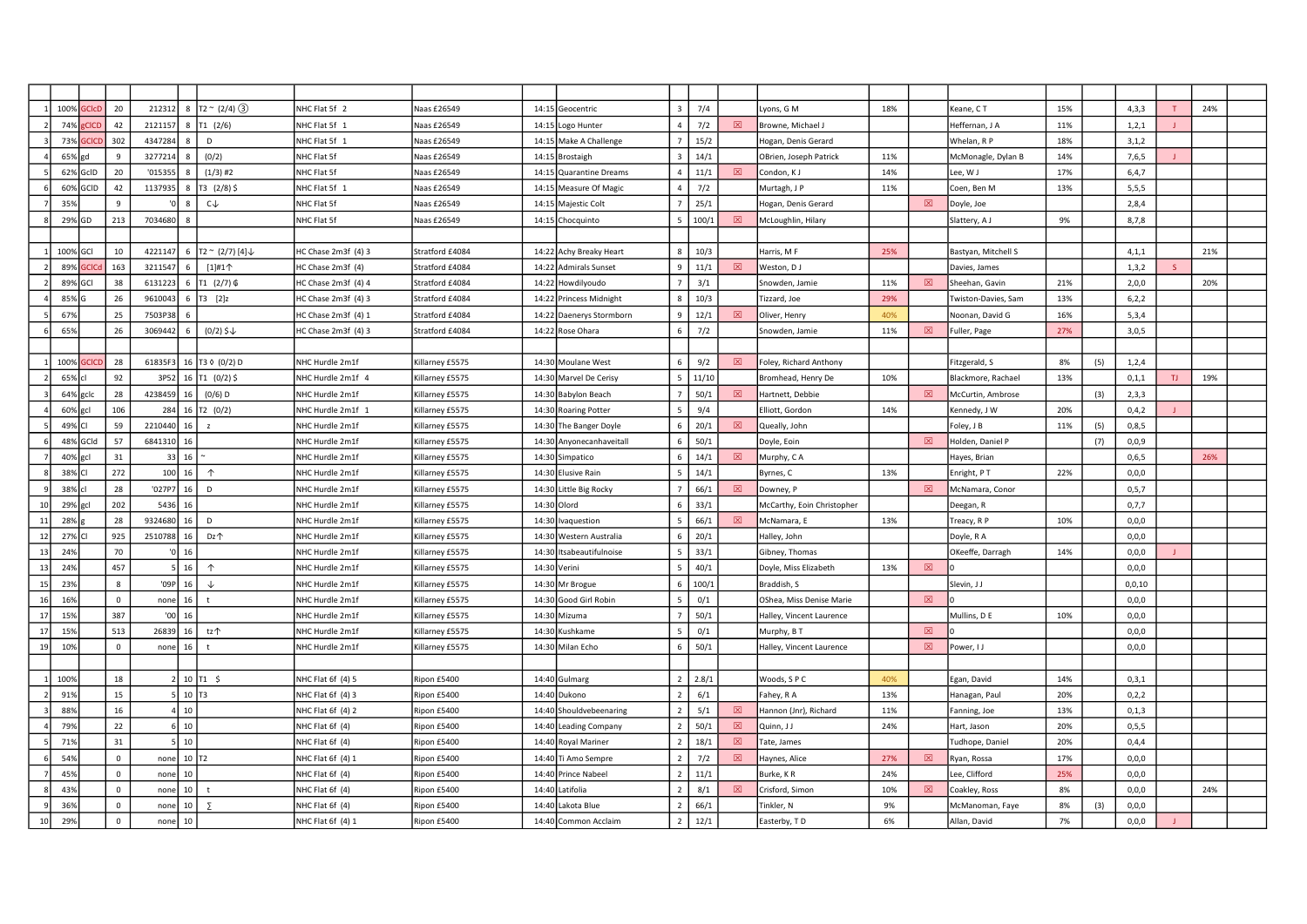|        | 100%       |      | 13           |             | 1 $\frac{1}{7}$ $\frac{1}{11}$      |                       | NHC Flat 6f 3          | Naas £36106      |             | 14:45 Matilda Picotte   | $\overline{\phantom{a}}$ | 5/2  | 図           | Cotter, Kieran P           | 29% |             | McDonogh, D P        | 16% |     | 0, 1, 1  |    |     |           |
|--------|------------|------|--------------|-------------|-------------------------------------|-----------------------|------------------------|------------------|-------------|-------------------------|--------------------------|------|-------------|----------------------------|-----|-------------|----------------------|-----|-----|----------|----|-----|-----------|
|        | 92%        |      |              | $21$ 7      |                                     | T3(1/2)               | NHC Flat 6f            | Naas £36106      |             | 14:45 Comhra            |                          | 7/1  |             | Bolger, J S                | 10% |             | Manning, KJ          | 17% |     | 0,3,3    |    |     |           |
|        | 71%        |      | 35           |             | $1 \overline{7}$                    | T2 \$                 | NHC Flat 6f 2          | Naas £36106      |             | 14:45 Meditate          | $\overline{2}$           | 2/1  |             | OBrien, A P                | 30% |             | Lordan, W M          | 7%  |     | 0, 2, 2  |    |     |           |
|        | 55%        |      | 13           | $33 \mid 7$ |                                     | (0/2)                 | NHC Flat 6f            | Naas £36106      |             | 14:45 Treasure Trove    |                          | 8/1  |             | Twomey, P                  | 20% |             | Lee, W J             | 17% |     | 0, 5, 4  |    | 29% |           |
|        | 49%        | مددا | 20           |             | $\overline{7}$                      |                       | NHC Flat 6f            | Naas £36106      |             | 14:45 Comanche Country  |                          | 12/1 | 図           | Kinsella, J A              |     | 図           | Maxwell, CD          |     |     | 0,4,6    |    |     |           |
|        | 49%        |      | 44           |             | $1 \overline{7}$                    |                       | NHC Flat 6f            | Naas £36106      |             | 14:45 Its Showtime Baby | 2                        | 9/1  |             | Harrington, Mrs John       | 9%  |             | Foley, Shane         | 9%  |     | 0,0,5    | S. |     |           |
|        | 39%        |      | 20           |             | $3 \overline{2}$                    |                       | NHC Flat 6f            | Naas £36106      |             | 14:45 La Dolce Vita     | $\overline{2}$           | 14/1 |             | Obrien, Donnacha           |     |             | Ryan, Gavin          |     |     | 0,6,7    |    |     |           |
|        |            |      |              |             |                                     |                       |                        |                  |             |                         |                          |      |             |                            |     |             |                      |     |     |          |    |     |           |
|        | 100%       |      | 51           | 5724P45     | $14$ T <sub>2</sub> C <sub>\$</sub> |                       | NHC Hurdle 2m.5f (4) 5 | Stratford £4738  |             | 14:52 Top Brass         | $\Delta$                 | 5/2  | 図           | Greatrex, W J              | 17% | 図           | Bannister, Harry A A | 15% |     | 0,2,1    |    |     |           |
|        | 97%<br>gd  |      | 11           | 335P609     | 14 $\vert$ T1 $\downarrow$          |                       | NHC Hurdle 2m.5f (4) 1 | Stratford £4738  |             | 14:52 Full Aux Rois     |                          | 5/1  |             | Mulholland, N P            | 19% | 図           | Scudamore, Tom       | 13% |     | 2,1,2    |    |     |           |
|        | 83%        |      | 21           | 6608778     | 14                                  | $~\hat{}~$ 1          | NHC Hurdle 2m.5f (4) 1 | Stratford £4738  |             | 14:52 Appreciate        |                          | 11/2 |             | Harris, M F                | 25% |             | Bastyan, Mitchell S  |     |     | 3, 5, 3  |    | 21% |           |
|        | 83%        |      | 16           | 20P0004     | 14                                  | $(0/3)$ B $\uparrow$  | NHC Hurdle 2m.5f (4)   | Stratford £4738  |             | 14:52 Shielded          |                          | 16/1 | 図           | Hawke, N J                 | 11% |             | Noonan, David G      | 16% |     | 4,0,5    |    |     |           |
|        | 76%        |      | 18           | 1297675     | 14                                  |                       | NHC Hurdle 2m.5f (4)   | Stratford £4738  |             | 14:52 Donya             |                          | 10/1 | 冈           | Williams, Ian              | 16% | 冈           | Todd, CJ             | 33% |     | 0, 0, 0  |    |     |           |
|        | 63%<br>gcl |      | 29           | 90U6398     | 14                                  | $(0/2)$ t             | NHC Hurdle 2m.5f (4)   | Stratford £4738  |             | 14:52 Canal Rocks       |                          | 20/1 | $\boxtimes$ | Llewellyn, B J             |     | $\boxtimes$ | Price, Charlie       |     | (3) | 5,4,4    |    |     |           |
|        | 629        |      | 69           | 806P865     | 14                                  | (0/5)                 | NHC Hurdle 2m.5f (4)   | Stratford £4738  |             | 14:52 Overtougeorge     |                          | 25/1 | $\boxtimes$ | Pogson, Charles and Adam   |     |             | Armson, Philip       | 17% | (5) | 6, 3, 0  |    |     |           |
|        | 52%        |      | 16           | 2880089     | 14                                  | $~\hat{}~$            | NHC Hurdle 2m.5f (4) 1 | Stratford £4738  |             | 14:52 Royal Advice      |                          | 14/1 | 図           | Hanmer, GD                 | 33% | 図           | Worsley, Tabitha     |     | (3) | 0,0,0    |    | 19% |           |
|        | 51%        |      | 28           | '0777096    | - 14                                |                       | NHC Hurdle 2m.5f (4)   | Stratford £4738  |             | 14:52 Sunline           |                          | 40/1 | 図           | West, Miss Sheena          |     | 図           | Goldstein, Marc      |     |     | 0,0,5    |    |     |           |
| 10     | 49%<br>gcl |      | 512          | 4435544     | 14 $\overline{13}$ $\uparrow$       |                       | NHC Hurdle 2m.5f (4) 3 | Stratford £4738  |             | 14:52 Janus             |                          | 3/1  |             | Harris, M F                | 25% |             | Reed, Harry          |     |     | 1,0,0    |    |     |           |
| $11\,$ | 419        |      | 272          | 889         | 14                                  | z个                    | NHC Hurdle 2m.5f (4) 1 | Stratford £4738  |             | 14:52 Thesethingshappen |                          | 20/1 |             | OBrien, Fergal             | 22% | 図           | Harrison, Liam       | 11% | (3) | 0, 0, 0  |    | 19% |           |
| 12     | 279        |      | 40           | 80PP0       | 14                                  |                       | NHC Hurdle 2m.5f (4)   | Stratford £4738  | 14:52 Sukat |                         |                          | 50/1 | 図           | Bridgwater, D G            |     | $\boxtimes$ | Obrien, P V          |     |     | 6,0,0    |    |     |           |
| 13     | 24%        |      | 134          | '0535505    | 14                                  | $\uparrow$            | NHC Hurdle 2m.5f (4)   | Stratford £4738  |             | 14:52 Gealach Ghorm     |                          | 66/1 | 図           | Iollinshead, Sarah         |     | $\boxtimes$ | Ward, Christopher    |     | (5) | 0,0,0    |    |     |           |
| 14     | 14%        |      | 525          | 7080058     | 14                                  | $\uparrow$            | NHC Hurdle 2m.5f (4)   | Stratford £4738  |             | 14:52 Absolute Altitude |                          | 66/1 | 図           | Davies, Miss Sarah-Jayne   |     | 図           | Kennedy, W T         |     |     | 0, 0, 0  |    |     |           |
|        |            |      |              |             |                                     |                       |                        |                  |             |                         |                          |      |             |                            |     |             |                      |     |     |          |    |     |           |
|        | 100%       |      | 8            |             |                                     | 8254315 12 T2 (1/6) D | NHC Hurdle 2m1f 1      | Killarnev £13805 |             | 15:00 Anna Bunina       |                          | 3/1  |             | McConnell, John C          | 16% |             | Torrens, Simon       | 17% |     | 2,1,1    |    |     | Sky Bet 4 |
|        | 98%        | Gd   | 27           | 1353112     | 12                                  | T1DS(3)               | NHC Hurdle 2m1f 3      | Killarney £13805 |             | 15:00 Santa Rossa       |                          | 5/4  | 冈           | McLoughlin, D A            |     |             | Donoghue, KM         | 10% |     | 1, 9, 1  |    | 30% | Sky Bet 4 |
|        | 94%        |      | 15           | 41030       | 12                                  | T <sub>3</sub> Di     | NHC Hurdle 2m1f 1      | Killarney £13805 | 15:00 Heia  |                         |                          | 7/1  |             | Mullins, W P               | 12% |             | Townend, P           | 33% |     | 4,2,3    |    | 36% | Sky Bet 4 |
|        | 81% G      |      | $\mathbf{q}$ | '0217001    | 12                                  | (1/2)                 | NHC Hurdle 2m1f        | Killarney £13805 |             | 15:00 Hidden Land       |                          | 20/1 | 図           | Kinirons, A                |     |             | Dempsey, Luke        | 9%  |     | 7,6,3    |    |     | Sky Bet 4 |
|        | 79%        | Gcd  | 19           | '013342U    | 12                                  | (3/11) D              | NHC Hurdle 2m1f        | Killarney £13805 |             | 15:00 Elegant Lass      |                          | 25/1 |             | Gibney, Thomas             |     |             | OKeeffe, Darragh     | 14% |     | 7,3,8    |    |     | Sky Bet 4 |
|        | 78% gClc   |      | 19           | 2136275     | 12                                  | (3/14)                | NHC Hurdle 2m1f        | Killarney £13805 |             | 15:00 Lunar Display     | 6                        | 12/1 |             | OBrien, Joseph Patrick     | 11% |             | Slevin, JJ           |     |     | 3,5,6    |    | 19% | Sky Bet 4 |
|        | 75%        | sch  | 31           | 1588P34     | 12                                  |                       | NHC Hurdle 2m1f        | Killarney £13805 |             | 15:00 Quarry Lil        |                          | 66/1 | 図           | OFlynn, Paul               |     |             | Enright, PT          | 22% |     | 9,12,12  |    |     | Sky Bet 4 |
|        | 69%        |      | 18           | 4011648     | 12                                  | (0/2)                 | NHC Hurdle 2m1f        | Killarney £13805 |             | 15:00 Whosgotyanow      |                          | 25/1 |             | Slattery, Andrew           | 13% |             | Quirke, Mr C M       |     |     | 6,7,7    |    |     | Sky Bet 4 |
|        | 68%<br>Gc  |      | 161          | '0121287    | 12                                  |                       | NHC Hurdle 2m1f        | Killarney £13805 |             | 15:00 Ally Cay          |                          | 33/1 |             | McConnell, John C          | 16% |             | Hayes, Brian         |     |     | 5,8,8    |    |     | Sky Bet 4 |
| 10     | 67%        | CD   | 180          | 6329131     | 12                                  | $(1/6)$ (3)           | NHC Hurdle 2m1f        | Killarney £13805 |             | 15:00 Elite Des Mottes  |                          | 50/1 |             | McCarthy, Eoin Christopher |     |             | Deegan, R            |     |     | 10,10,11 |    |     | Sky Bet 4 |
| 11     | 65%        |      | 28           | 4138251     | 12                                  | (2/6)                 | NHC Hurdle 2m1f        | Killarney £13805 |             | 15:00 Copper Nation     |                          | 10/1 | 図           | Coffey, Donal              |     | 図           | Allen, Mr D          |     |     | 0,4,3    |    |     | Sky Bet 4 |
| 12     | 62% Gd     |      | 33           | 2601630     | 12                                  | $\uparrow$            | NHC Hurdle 2m1f        | Killarney £13805 |             | 15:00 Getaway Queen     | 8                        | 50/1 |             | Budds, David Kenneth       | 20% |             | Mullins, D E         | 10% |     | 11,10,10 |    |     | Sky Bet 4 |
|        |            |      |              |             |                                     |                       |                        |                  |             |                         |                          |      |             |                            |     |             |                      |     |     |          |    |     |           |
|        | 100%       | cID  |              | 6512112     |                                     | $T1$ (2/3) [4] 3      | HC Flat 1m2f (4) 1     | Ripon £6156      |             | 15:10 Haunted Dream     |                          | 8/5  |             | Dunlop, E A L              | 10% |             | Muscutt, D           | 15% |     | 1,3,2    |    | 24% | Sky Bet 3 |
|        | 90%        | Cld  | 41           | 12          | 7                                   | T2 $(1/2) h$          | HC Flat 1m2f (4) 5     | Ripon £6156      | 15:10 Franz |                         |                          | 10/3 | $\boxtimes$ | Ryan, K A                  | 14% |             | Stott, Kevin         | 14% |     | 4,4,1    | TJ |     | Sky Bet 3 |
|        | 73%        |      | 47           | 141226      |                                     | $(2/5)$ [4]C#1        | HC Flat 1m2f (4)       | Ripon £6156      |             | 15:10 Taj Alola         |                          | 18/1 |             | Burke, KR                  | 24% |             | Lee. Clifford        | 25% |     | 3, 5, 7  |    |     | Sky Bet 3 |
|        | 72% gcld   |      | 17           | 5473243     |                                     |                       | HC Flat 1m2f (4)       | Ripon £6156      |             | 15:10 Rollajam          |                          | 13/2 | 図           | OKeeffe, Jedd              | 22% |             | Tudhope, Daniel      | 20% |     | 5,2,4    |    |     | Sky Bet 3 |
|        | 63% G      |      | 31           | 83165       | $\overline{7}$                      | C <sub>1</sub>        | HC Flat 1m2f (4) 1     | Ripon £6156      |             | 15:10 Flippin Eck       |                          | 33/1 |             | Easterby, TD               | 6%  | 図           | Fentiman, Duran      | 9%  |     | 7,1,2    |    |     | Sky Bet 3 |
|        | 60%        |      | 23           | 11693       | 7                                   | T3 \$n                | HC Flat 1m2f (4) 6     | Ripon £6156      |             | 15:10 Adjuvant          |                          | 5/1  |             | Bell, MLW                  | 19% |             | Egan, David          | 14% |     | 1, 5, 4  |    |     | Sky Bet 3 |
|        | 52%        |      | 18           | 153         | $\overline{7}$                      | h                     | HC Flat 1m2f (4)       | Ripon £6156      |             | 15:10 Boulivar          |                          | 12/1 |             | Woods, SPC                 | 40% | 図           | Burns, Harry         |     | (5) | 6,0,4    |    |     | Sky Bet 3 |
|        |            |      |              |             |                                     |                       |                        |                  |             |                         |                          |      |             |                            |     |             |                      |     |     |          |    |     |           |
|        |            |      |              |             |                                     |                       |                        |                  |             |                         |                          |      |             |                            |     |             |                      |     |     |          |    |     |           |
|        | 100%       | 'n   | 24           | 1510132     | $\overline{7}$                      | $T2 \sim (3/9)(3)$    | NHC Flat 7f 2          | Vaas £21239      | 15:15 Lust  |                         |                          | 11/4 |             | vons, G M                  | 18% |             | Keane, CT            | 15% |     | 2,2,1    |    | 24% | Sky Bet 3 |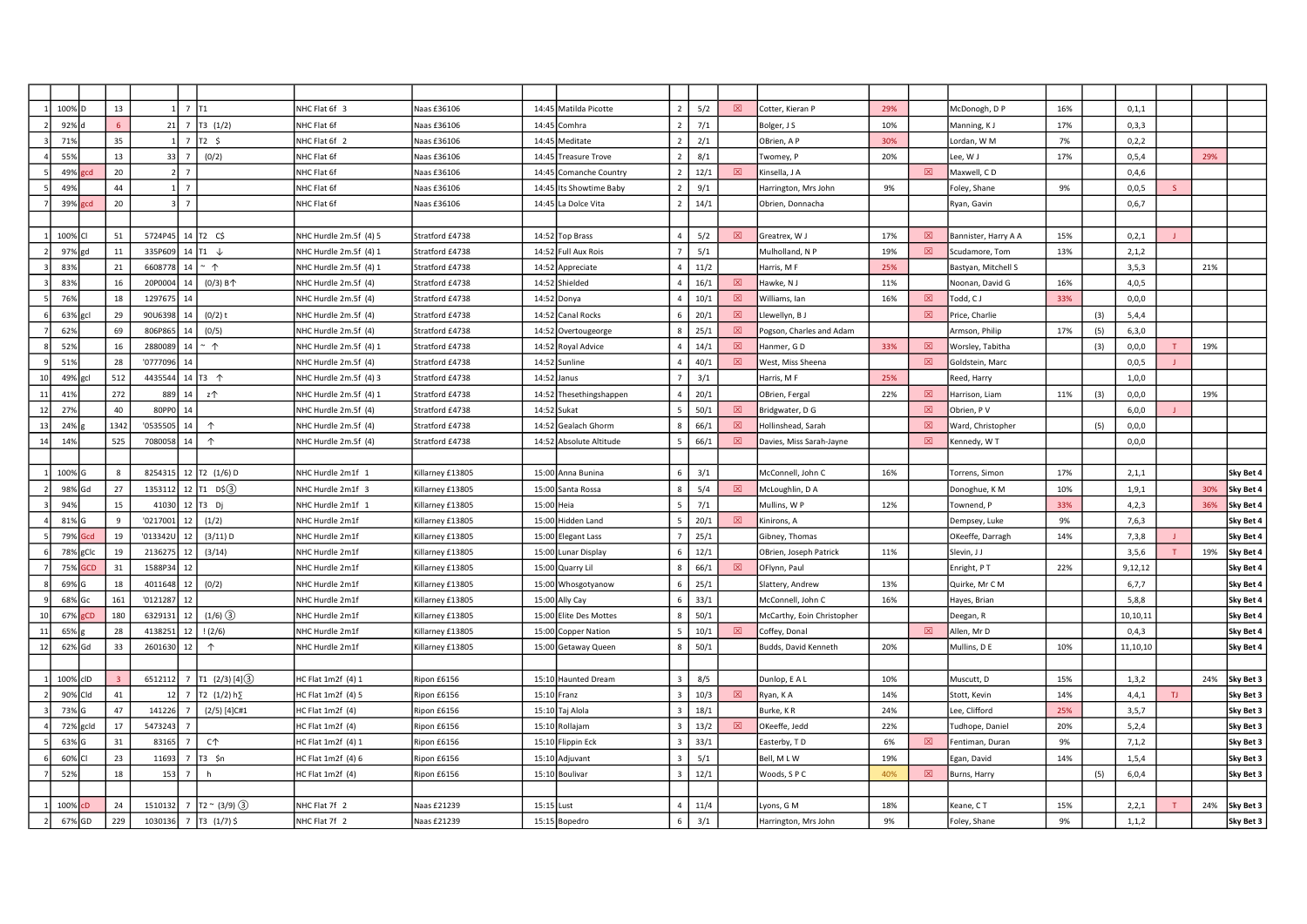|    | 63% clD   |              | 22           | '0036085 | $(1/4)$ t<br>-7             | NHC Flat 7f           | Naas £21239      |            | 15:15 Laughifuwant       | 7 <sup>1</sup>          | 14/1            | 図 | Keane, Gerard              | 25% |             | Heffernan, J A      | 11% |     | 4, 5, 4    |           |     | Sky Bet 3 |
|----|-----------|--------------|--------------|----------|-----------------------------|-----------------------|------------------|------------|--------------------------|-------------------------|-----------------|---|----------------------------|-----|-------------|---------------------|-----|-----|------------|-----------|-----|-----------|
|    | 60%       |              | 197          | 115      | (2/2)                       | NHC Flat 7f 1         | Naas £21239      |            | 15:15 Dantes Pass        |                         | 13/2            |   | OBrien, Joseph Patrick     | 11% |             | Crosse, S M         | 33% |     | 4,6,3      |           |     | Sky Bet 3 |
|    | 58%       | CП           | 24           | 4211054  | (0/2)                       | NHC Flat 7f           | Naas £21239      |            | 15:15 Real Force         | 5 <sup>5</sup>          | 10/1            | 図 | OLeary, Gerard             |     | 図           | McCullagh, N G      |     |     | 4,4,6      |           |     | Sky Bet 3 |
|    | 58%       | GD           |              | 17       | D<br>$\overline{7}$         | NHC Flat 7f           | Naas £21239      |            | 15:15 Princess Olly      | $\overline{\mathbf{3}}$ | 12/1            |   | Murray, Adrian             |     |             | Halpin, G P         |     |     | 7,3,7      |           |     | Sky Bet 3 |
|    | 52%       |              | $\Omega$     | none     | $\overline{7}$<br>T1 V      | NHC Flat 7f           | Naas £21239      |            | 15:15 Diadora            |                         | 4/1             |   | Twomey, P                  | 20% |             | Lee, W J            | 17% |     | 3,0,5      |           | 29% | Sky Bet 3 |
|    |           |              |              |          |                             |                       |                  |            |                          |                         |                 |   |                            |     |             |                     |     |     |            |           |     |           |
|    | 100%      | GCID         | 13           | 4211332  | T1 (1/5) #15n(3)<br>-5      | HC Chase 2m1f (5) 10* | Stratford £2995  |            | 15:22 Ragamuffin         |                         | $7 \mid 1.25/1$ |   | Mulholland, N P            | 19% |             | Twiston-Davies, Sam | 13% |     | 1, 1, 1    |           |     |           |
|    | 60%       |              | 55           | 492      | -5<br>T2 ~ !#1              | HC Chase $2m1f(5)3$   | Stratford £2995  |            | 15:22 Gambie Tiep        |                         | $6\quad 2.25/1$ | 冈 | Walford, Robert            |     | 冈           | Sheppard, Stan      | 33% |     | 4,0,0      |           | 25% |           |
|    | 56%       | clc          | 24           | 343P375  | (0/9)                       | HC Chase 2m1f (5)     | Stratford £2995  |            | 15:22 Above Suspicion    |                         | 5.5/1           | 図 | George, TR                 |     |             | Burke, Jonathan     | 17% |     | 3,3,3      |           |     |           |
|    | 48%       | gcld         | 36           | 6222P4P  | (0/11)                      | HC Chase 2m1f (5)     | Stratford £2995  |            | 15:22 Begoodtoyourself   |                         | 10/1            | 図 | Kellett, CN                |     |             | Reed, Harry         |     |     | 5, 2, 1    |           |     |           |
|    | 38% GCI   |              | 40           | 2465483  | T3 (1/6) #1                 | HC Chase 2m1f (5)     | Stratford £2995  |            | 15:22 Pawpaw             |                         | 7.5/1           | 図 | Webber, PR                 |     | $\boxtimes$ | Gethings, Ciaran    |     |     | 2,0,0      |           |     |           |
|    |           |              |              |          |                             |                       |                  |            |                          |                         |                 |   |                            |     |             |                     |     |     |            |           |     |           |
|    | 100% GCID |              | 23           | '020P003 | $(1/8)$ [4]<br>16           | HC Hurdle 2m1f 1      | Killarney £23894 |            | 15:30 Eclair De Beaufeu  | 8                       | 28/1            |   | Elliott, Gordon            | 14% |             | Kennedy, J W        | 20% |     | 8,1,6      |           |     | Sky Bet 5 |
|    | 94%       |              |              | 6253631  | (1/2)                       | HC Hurdle 2m1f        | Killarney £23894 |            | 15:30 Bonarc             | 8                       | 9/1             | 冈 | Ryan, John Patrick         | 22% |             | McDonagh, Mark M    | 13% | (7) | 15, 2, 2   |           |     | Sky Bet 5 |
|    | 82%       | ird          | 22           | 1226618  | (2/10) [4]个                 | HC Hurdle 2m1f        | Killarney £23894 |            | 15:30 Rich Belief        | $\overline{5}$          | 16/1            |   | Thornton, Karl             | 25% |             | Meyler, D           | 19% |     | 11,12,6    |           |     | Sky Bet 5 |
|    | 79%       |              | 37           | 6155351  | $[14]$<br>16                | HC Hurdle 2m1f 1      | Killarney £23894 |            | 15:30 Magnor Glory       |                         | 8/1             | 図 | OBrien, Terence            |     |             | Foley, J B          | 11% | (5) | 12,16,1    |           |     | Sky Bet 5 |
|    | 74% G     |              | 27           | 1682512  | T2 [4]<br>16                | HC Hurdle 2m1f 1      | Killarney £23894 |            | 15:30 Celestial Horizon  |                         | 7/1             |   | OBrien, Joseph Patrick     | 11% |             | Slevin, J J         |     |     | 6, 5, 2    |           | 19% | Sky Bet 5 |
|    | 72% G     |              | 8            | 2312732  | $[7]$<br>16                 | HC Hurdle 2m1f        | Killarney £23894 |            | 15:30 Rock On Seamie     |                         | 10/1            | ⊠ | Hackett, Ray               |     |             | Blackmore, Rachael  | 13% |     | 15,6,5     |           |     | Sky Bet 5 |
|    | 69% G     |              | 19           | 313251P  | T1 (2/6)[7]<br>16           | HC Hurdle 2m1f 1      | Killarney £23894 | 15:30 Glan |                          | $7^{\circ}$             | 9/2             |   | Elliott, Gordon            | 14% |             | Walsh, MP           | 14% |     | 4,4,14     |           |     | Sky Bet 5 |
|    | 67%       |              | 17           | 2817333  | $\circled{3}$<br>16         | HC Hurdle 2m1f        | Killarney £23894 |            | 15:30 Sil Ver Klass      | 8                       | 16/1            | 図 | Martin, A J                | 25% | 図           |                     |     |     | 18,10,9    |           |     | Sky Bet 5 |
|    | 64%       | gcld         | 19           | 4224034  | 16                          | HC Hurdle 2m1f        | Killarney £23894 |            | 15:30 Sit Down Lucy      |                         | 10/1            |   | Fahey, Peter               | 13% | $\boxtimes$ | ODwyer, Charlie     |     | (7) | 9,3,12     |           |     | Sky Bet 5 |
| 10 | 63%       |              | 15           | '0250F00 | $(0/5)$ [6]B                | HC Hurdle 2m1f        | Killarney £23894 |            | 15:30 Hannon             |                         | 25/1            |   | Gibney, Thomas             |     |             | OKeeffe, Darragh    | 14% |     | 1,8,17     |           |     | Sky Bet 5 |
| 11 | 59%       |              | 19           | 4822130  | Ŝ.<br>16                    | HC Hurdle 2m1f 1      | Killarney £23894 |            | 15:30 Ardia              |                         | 11/1            |   | Halford, M                 | 8%  |             | Townend, P          | 33% |     | 9,7,12     |           |     | Sky Bet 5 |
| 12 | 57%       |              | 28           | 4346677  | $[3]$<br>16                 | HC Hurdle 2m1f        | Killarney £23894 |            | 15:30 Goodbye Someday    |                         | 40/1            | 図 | Kiely, John E              | 33% | 図           | McGrath, Mr D T     | 17% | (7) | 2,17,18    |           |     | Sky Bet 5 |
| 13 | 56%       |              | 175          | '0070111 | 16   T3 $(0/2)$ [9] $(3)$   | HC Hurdle 2m1f        | Killarney £23894 |            | 15:30 Clarens            | 5                       | 13/2            | 図 | Flavin, J P                |     |             | Mullins, D E        | 10% |     | 12,12,15   |           |     | Sky Bet 5 |
| 14 | 55%       | Gcl          | 28           | 'F63605F | $[-4]$                      | HC Hurdle 2m1f        | Killarney £23894 |            | 15:30 Wolf Prince        |                         | 50/1            |   | Cromwell, Gavin Patrick    | 8%  |             | Donoghue, K M       | 10% |     | 2,10,2     |           |     | Sky Bet 5 |
| 15 | 51%       | clcd         | 29           | 52531PC  | $(2/11)$ [6]#1<br>16        | HC Hurdle 2m1f        | Killarney £23894 |            | 15:30 Mighty Tom         |                         | 40/1            | 冈 | Cooper, Thomas             |     | 図           | Cooper, Bryan J     |     |     | 4,8,6      |           |     | Sky Bet 5 |
| 16 | 48%       | Gcl          | 15           | 2323303  | 16<br>$(0/6)$ [19]          | HC Hurdle 2m1f        | Killarney £23894 |            | 15:30 Bread And Butter   |                         | 14/1            | 図 | Markham, Ms Helen P        |     | 図           | Kelly, Aidan        |     | (7) | 7,15,9     |           |     | Sky Bet 5 |
| 17 | 45%       |              | 17           | 3606P44  | 16                          | HC Hurdle 2m1f        | Killarney £23894 |            | 15:30 Golf Marin         |                         | 13/2            | 冈 | Martin, A J                | 25% | $\boxtimes$ |                     |     |     | 17, 14, 15 |           |     | Sky Bet 5 |
| 18 | 34%       |              | 70           | 'P78121/ | [8]<br>16                   | HC Hurdle 2m1f        | Killarney £23894 |            | 15:30 Blanketontheground | -9                      | 40/1            |   | McCarthy, Eoin Christopher |     |             | Noonan, G B         |     | (7) | 12,0,9     |           |     | Sky Bet 5 |
|    |           |              |              |          |                             |                       |                  |            |                          |                         |                 |   |                            |     |             |                     |     |     |            |           |     |           |
|    | 100%      | <b>SCICI</b> | 20           |          | 1051346 8 T3 [1]            | HC Flat 1m2f (3) 1    | Ripon £7731      |            | 15:40 Briardale          | 10 <sup>1</sup>         | 19/2            |   | Bethell, Ed                | 17% | 図           | Pyle, William       |     | (7) | 8,1,3      |           |     |           |
|    | 97%       |              | 22           | 8537592  | T1 (0/3) [-4]\$<br>8        | HC Flat 1m2f (3) 9*   | Ripon £7731      |            | 15:40 Benadalid          | $\overline{7}$          | 4/1             | ⊠ | Fairhurst, CW              |     |             | Hart, Jason         | 20% |     | 6,4,1      | <b>TS</b> |     |           |
|    | 95%       | CICD         | 22           | 8150954  | $(3/12)$ [-1]#1             | HC Flat 1m2f (3) 1    | Ripon £7731      |            | 15:40 Fishable           |                         | 10/3            |   | Easterby, TD               | 6%  |             | Allan, David        | 7%  |     | 2,3,3      |           |     |           |
|    | 94%       | CID          | 302          | 2116004  | Т2 [4]#1ж<br>я              | HC Flat 1m2f (3) 2    | Ripon £7731      |            | 15:40 Brilliant Light    | -5                      | 5/1             | 冈 | Suroor, Saeed Bin          | 15% | 冈           | Steward, Louis      |     |     | 1, 1, 2    |           |     |           |
|    | 94%       | GCID         | 73           | 641121   | $(3/22)$ [-4] $6$           | HC Flat 1m2f (3)      | Ripon £7731      |            | 15:40 Society Red        | 8                       | 14/1            |   | Fahey, R A                 | 13% |             | Hanagan, Paul       | 20% |     | 4,7,6      |           |     |           |
|    | 74%       | GD           | 10           | 3424350  | $(1/5)$ [-1]                | HC Flat 1m2f (3)      | Ripon £7731      |            | 15:40 Fairmac            | $\overline{4}$          | 18/1            |   | Johnston, M                | 14% |             | Fanning, Joe        | 13% |     | 5,7,5      |           |     |           |
|    | 69%       | GcIC         | 15           | 2613664  | (3/10) [2]#1个               | HC Flat 1m2f (3) 1    | Ripon £7731      |            | 15:40 Copper And Five    |                         | 5/1             |   | Carr, Mrs R A              |     |             | Mason, Joanna       | 10% |     | 3,6,8      |           |     |           |
|    | 559       |              | 29           | 3412743  | $(1/6)$ [3]                 | HC Flat 1m2f (3)      | Ripon £7731      |            | 15:40 Grangeclare View   | $\overline{4}$          | 17/2            |   | Fahey, R A                 | 13% |             | Hamilton, Tony      |     |     | 7,5,6      |           |     |           |
|    |           |              |              |          |                             |                       |                  |            |                          |                         |                 |   |                            |     |             |                     |     |     |            |           |     |           |
|    | 100%      | gD           | 22           | 1182     | $T2 \sim (2/4)$             | NHC Flat 6f           | Naas £29204      |            | 15:45 Straight Answer    | $\overline{3}$          | 5/2             |   | yons, G M                  | 18% |             | Keane, CT           | 15% |     | 1, 2, 2    |           | 24% | Sky Bet 3 |
|    | 97%       | Gcd          | 22           | 3293211  | $T1 (1/5)$ \$(3)<br>-7      | NHC Flat 6f 5         | Naas £29204      |            | 15:45 New York City      | $\mathbf{3}$            | 15/8            |   | OBrien, A P                | 30% |             | Lordan, W M         | 7%  |     | 3,1,1      |           |     | Sky Bet 3 |
|    | 80%       | GCID         | 302          | 11       |                             | NHC Flat 6f           | Naas £29204      |            | 15:45 Beauty Inspire     | $\overline{\mathbf{3}}$ | 6/1             |   | Lyons, G M                 | 18% |             | Carroll, G F        | 14% |     | 4,7,4      |           |     | Sky Bet 3 |
|    | 62%       | Cld          | 219          | 7563351  | $\overline{7}$<br>T3 (2/10) | NHC Flat 6f           | Naas £29204      |            | 15:45 Twilight Jet       | $\overline{3}$          | 9/2             |   | OCallaghan, MD             |     |             | Roche, L F          |     |     | 1,2,2      |           |     | Sky Bet 3 |
|    | 52%       | gcIC         | 302          | 441062   |                             | NHC Flat 6f           | Naas £29204      |            | 15:45 Andreas Vesalius   |                         | 16/1            |   | OBrien, Joseph Patrick     | 11% |             | McDonogh, D P       | 16% |     | 5,4,6      |           |     | Sky Bet 3 |
|    | 52%       |              | $\mathbf{q}$ | '075514  | (0/2)                       | NHC Flat 6f           | Naas £29204      |            | 15:45 Saliteh            |                         | 40/1            |   | Murray, Adrian             |     |             | Halpin, GP          |     |     | 7, 5, 7    |           |     | Sky Bet 3 |
|    | 48%       | gd           | $\mathbf{q}$ | 12643    | (1/5)                       | NHC Flat 6f           | Naas £29204      |            | 15:45 Elliptic           |                         | 16/1            |   | Obrien, Donnacha           |     |             | Ryan, Gavin         |     |     | 6, 6, 5    |           |     | Sky Bet 3 |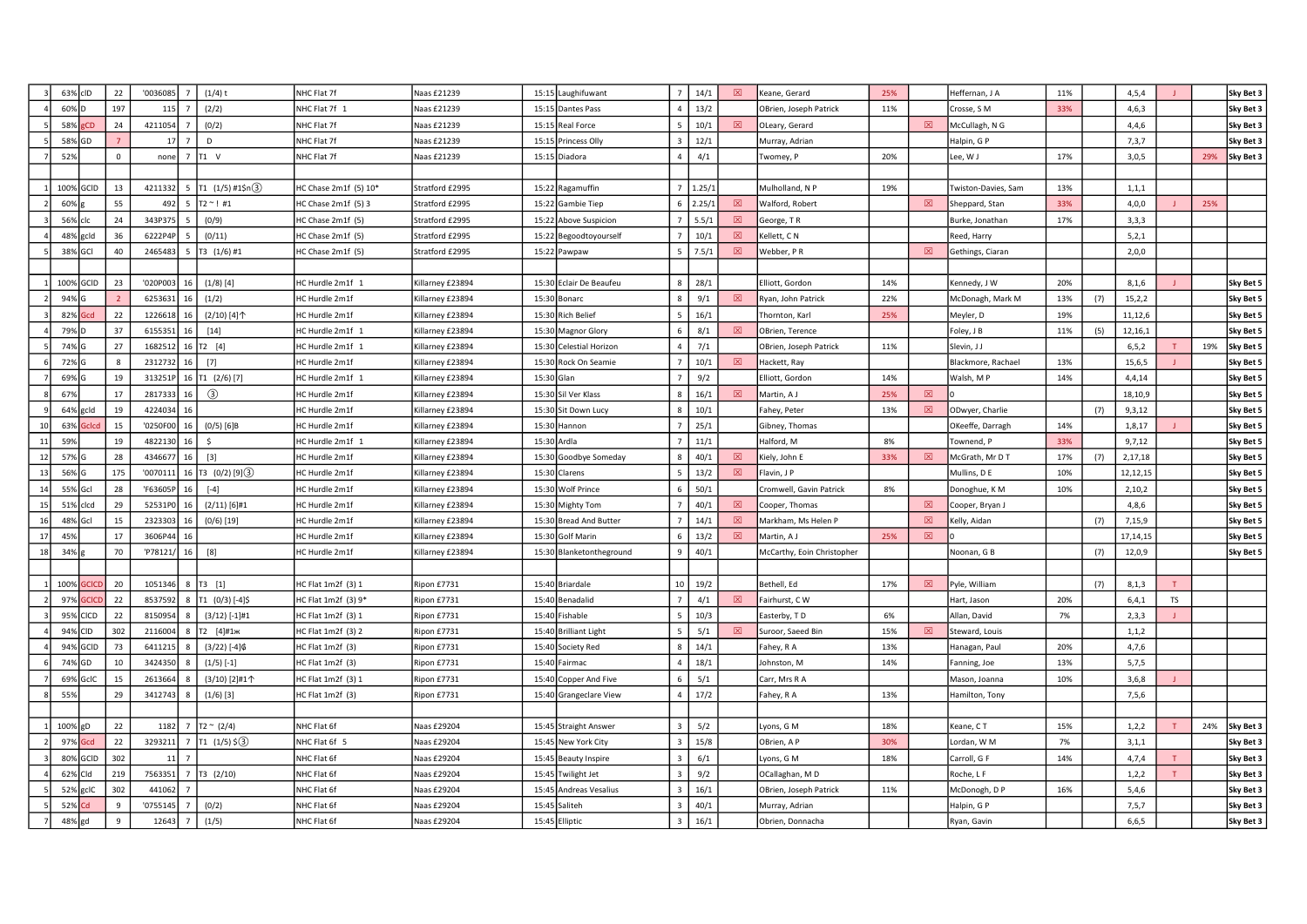|    | 100%     | GCID        | 13           | 11368P6  |               | $[-6]$ \$                                   | HC Hurdle 3m3f (4) 1   | Stratford £4030 |            | 15:52 Shantou Sunset     |                         | 9/1             | 冈           | Hobbs, PJ                 | 5%  | 冈           | Martin, Jack        |     | (10) | 3,2,4    |     |     |  |
|----|----------|-------------|--------------|----------|---------------|---------------------------------------------|------------------------|-----------------|------------|--------------------------|-------------------------|-----------------|-------------|---------------------------|-----|-------------|---------------------|-----|------|----------|-----|-----|--|
|    | 83%      | GCI         | 139          | 3265165  |               | T2 [5]#2\$                                  | HC Hurdle 3m3f (4) 3   | Stratford £4030 |            | 15:52 Martha Brae        |                         | 5/2             |             | Skelton, Daniel           | 27% |             | Skelton, Harry      | 27% |      | 2,3,5    |     | 21% |  |
|    | 77%      | GCI         | 159          | 122683F  | 5             | T3 (3/13) [-2] \$                           | HC Hurdle 3m3f (4)     | Stratford £4030 |            | 15:52 Catchmeifyoucan    |                         | 13/2            | 図           | Candlish, Jennie          | 22% | 図           | Quinlan, Sean       | 14% |      | 1,4,2    |     |     |  |
|    | 74%      |             | 25           | 7195321  |               | $T1 \sim (1/8)$ [3]                         | HC Hurdle 3m3f (4) 9*  | Stratford £4030 |            | 15:52 Lily Glitters      |                         | 11/10           | 図           | Daly, H D                 | 17% |             | OBrien, TJ          | 17% |      | 4, 1, 1  |     | 22% |  |
|    | 53%      | Gcl         | 10           | 4PP0308  | 5             | $[-9]$                                      | HC Hurdle 3m3f (4)     | Stratford £4030 |            | 15:52 Viking Ruby        |                         | 12/1            |             | Mulholland, N P           | 19% |             | Twiston-Davies, Sam | 13% |      | 5, 5, 2  |     |     |  |
|    |          |             |              |          |               |                                             |                        |                 |            |                          |                         |                 |             |                           |     |             |                     |     |      |          |     |     |  |
|    | 100%     | $\sigma$ Cl | 18           | 1FF4134  | Г,            | $(1/3)$ D\$j                                | NHC Chase 2m7f 2       | Killarney £6903 |            | 16:00 Egality Mans       |                         | $8 \mid 1.75/2$ |             | Mullins, W P              | 12% |             | Townend, P          | 33% |      | 3,2,2    |     | 36% |  |
|    | 86%      | GCId        | 27           | 324U717  |               | T2 D↓                                       | NHC Chase 2m7f 3       | Killarney £6903 |            | 16:00 Max Flamingo       |                         | 1/1             |             | Casey, Francis            |     |             | Kennedy, J W        | 20% |      | 1, 1, 1  |     |     |  |
|    | 79%      |             | 23           | 'P000501 | 5             | T1 (2/4)                                    | NHC Chase 2m7f         | Killarney £6903 |            | 16:00 Baptism Of Fire    |                         | 4/1             |             | Bromhead, Henry De        | 10% |             | Blackmore, Rachael  | 13% |      | 4.4.4    | TJ. | 19% |  |
|    | 59%      | gCIC        | 150          | 'P44430P | -5            | $\uparrow$                                  | NHC Chase 2m7f         | Killarney £6903 |            | 16:00 Magnium            |                         | 66/1            |             | OSullivan, Eugene M       | 14% |             | Canavan, Jordan J   |     | (7)  | 0, 5, 5  |     |     |  |
|    | 48%      |             | 28           | 'FP322P1 | 5             | T3                                          | NHC Chase 2m7f         | Killarney £6903 |            | 16:00 Grand Paradis      |                         | 0/1             |             | Elliott, Gordon           | 14% | $\boxtimes$ |                     |     |      | 2,0,3    |     |     |  |
|    | 48%      |             | 28           | 615      | 5             | D                                           | NHC Chase 2m7f         | Killarney £6903 |            | 16:00 Old Town Garde     |                         | 16/1            |             | Elliott, Gordon           | 14% | 図           | Gainford, Mr J C    |     |      | 0, 3, 6  |     |     |  |
|    |          |             |              |          |               |                                             |                        |                 |            |                          |                         |                 |             |                           |     |             |                     |     |      |          |     |     |  |
|    | 100%     | GCD         | 15           | 5111266  | 6             | T3 (2/3) [6]D                               | HC Flat 6f (3) 2       | Ripon £12885    |            | 16:10 Improvised         | $\overline{a}$          | 7/2             |             | OMeara, D                 | 7%  |             | Tudhope, Daniel     | 20% |      | 1, 5, 3  |     |     |  |
|    | 100%     | GD          | 29           | 181      | 6             | T1 [6]                                      | HC Flat 6f (3) 7*      | Ripon £12885    |            | 16:10 Sandbeck           |                         | 5/2             |             | Bethell, Ed               | 17% |             | Stott, Kevin        | 14% |      | 4,1,5    | TJ. |     |  |
|    | 90%      | IGD         | 22           | 1121277  |               | $(3/7)$ [10]                                | HC Flat 6f (3)         | Ripon £12885    |            | 16:10 Al Simmo           |                         | 13/2            | 冈           | Hollinshead, Steph        | 25% |             | Lee, Clifford       | 25% |      | 5,1,2    |     |     |  |
|    | 75% GcID |             | 32           | 3172584  | -6            | T2 (1/11)[4]\$                              | HC Flat 6f (3) 4       | Ripon £12885    |            | 16:10 Mid Winster        |                         | 10/3            |             | Midgley, P T              | 12% |             | Lee, G              | 13% |      | 2,4,1    |     |     |  |
|    | 73% cIC  |             | 11           | 5212336  |               | $(1/6)$ [8]                                 | HC Flat 6f (3)         | Ripon £12885    |            | 16:10 Selbys Pride       |                         | 10/1            | 図           | Coyle, Tony               | 18% | 冈           | Mathers, Patrick    |     |      | 3.3.6    | TJ  |     |  |
|    | 67%D     |             | 18           | 4316363  |               | $[3]$                                       | HC Flat 6f (3)         | Ripon £12885    |            | 16:10 True Jem           |                         | 17/2            |             | Burke, KR                 | 24% |             | Fanning, Joe        | 13% |      | 6,0,3    |     |     |  |
|    |          |             |              |          |               |                                             |                        |                 |            |                          |                         |                 |             |                           |     |             |                     |     |      |          |     |     |  |
|    | 100%     | gcld        | 211          | 4522     | 18            | T1 (0/3) \$                                 | NHC Flat 1m 2          | Vaas £7965      |            | 16:15 Kerkiyra           |                         | 2/1             |             | Murtagh, J P              | 11% |             | Coen, Ben M         | 13% |      | 1, 3, 1  |     |     |  |
|    | 91%      | clcc        | 11           | 38423 18 |               | (0/5)                                       | NHC Flat 1m 2          | Vaas £7965      |            | 16:15 Red Azalea         |                         | 9/2             |             | Obrien, Donnacha          |     |             | Ryan, Gavin         |     |      | 2,1,2    |     |     |  |
|    | 82%      | gcld        | 39           |          |               | 73 18 T2 $(0/2)$ $\Sigma$                   | NHC Flat 1m            | Naas £7965      |            | 16:15 Sierra Nevada      |                         | 9/2             |             | Harrington, Mrs John      | 9%  |             | Foley, Shane        | 9%  |      | 0, 5, 3  |     |     |  |
|    | 76%      |             | 11           |          | $'06$ 18      |                                             | NHC Flat 1m            | Naas £7965      |            | 16:15 Galleria Borghese  | $\overline{\mathbf{3}}$ | 11/1            |             | OBrien, A P               | 30% |             | Lordan, W M         | 7%  |      | 0, 2, 3  |     |     |  |
|    | 679      |             | 220          |          | $94$ 18       | $\overline{z}$                              | NHC Flat 1m            | Naas £7965      |            | 16:15 Forever And Always |                         | 10/1            |             | OBrien, A P               | 30% |             | Heffernan, J A      | 11% |      | 0,8,6    |     | 18% |  |
|    | 64%      |             | 39           |          | $7 \mid 18$   | H                                           | NHC Flat 1m            | Naas £7965      |            | 16:15 Porto Cervo        |                         | 10/1            |             | OBrien, A P               | 30% | $\boxtimes$ | McNamara, EJ        |     |      | 0,7,5    |     |     |  |
|    | 619      |             | 22           |          | $8 \mid 18$   |                                             | NHC Flat 1m 1          | Naas £7965      |            | 16:15 Frankelstein       |                         | 16/1            |             | McCreery, W               |     |             | Lee, W J            | 17% |      | 0, 5, 6  |     |     |  |
|    | 57%      |             | $\mathbf{8}$ |          |               | 8 18 T3 $\sum$                              | NHC Flat 1m            | Naas £7965      |            | 16:15 Opulent            |                         | 20/1            |             | OBrien, Joseph Patrick    | 11% | $\boxtimes$ | Sheehy, MP          |     | (3)  | 0,0,11   |     | 18% |  |
|    | 53%      |             | 11           |          | $'00$ 18      |                                             | NHC Flat 1m            | Naas £7965      | 16:15 Lost |                          |                         | 20/1            |             | OBrien, A P               | 30% | 図           | Hussey, M C         |     |      | 0,4,6    |     |     |  |
| 10 | 419      |             | 205          |          | $ 0 $ 18      | VD                                          | NHC Flat 1m            | Naas £7965      |            | 16:15 Lucky Mascot       |                         | 66/1            |             | McCreery, W               |     | 図           | Crosse, Nathan      | 9%  | (3)  | 0,0,9    |     |     |  |
| 11 | 389      |             | $\mathbf{8}$ |          | $\sqrt{0}$ 18 |                                             | NHC Flat 1m            | Naas £7965      |            | 16:15 Rotolo             |                         | 100/1           | 図           | Farrell, W T              |     |             | Manning, KJ         | 17% |      | 0,0,13   |     |     |  |
| 12 | 329      |             | $\Omega$     | none     | 18            |                                             | NHC Flat 1m            | Naas £7965      |            | 16:15 Ysobel             |                         | 50/1            |             | Harty, Edward and Patrick | 17% |             | McDonogh, D P       | 16% |      | 0,0,0    |     |     |  |
| 13 | 289      |             | $\Omega$     | none     | 18            |                                             | NHC Flat 1m            | Naas £7965      |            | 16:15 Goonyaboyya        |                         | 22/1            | 冈           | Smith, Matthew J          | 9%  |             | Keane, CT           | 15% |      | 0.0.0    |     |     |  |
| 14 | 25%      |             | $\Omega$     | none 18  |               |                                             | NHC Flat 1m            | Naas £7965      |            | 16:15 Girl Crush         |                         | 66/1            | 図           | Murray, Joseph Anthony    |     | 冈           | Joyce, Wesley       |     | (7)  | 0, 0, 0  |     |     |  |
| 15 | 23%      |             | 201          |          | $\sqrt{0}$ 18 |                                             | NHC Flat 1m            | Naas £7965      |            | 16:15 Keep An Eye Out    |                         | 66/1            | $\boxtimes$ | Stack, J A                | 8%  |             | Enright, M A        |     |      | 0,0,12   | Τ.  |     |  |
| 15 | 23%      |             | 149          |          | $\sqrt{0}$ 18 |                                             | NHC Flat 1m            | Naas £7965      |            | 16:15 Lovesome Dove      | $\mathbf{3}$            | 100/1           | 図           | Lawlor, Peter             |     | 図           | Cleary, R P         |     |      | 0, 0, 10 |     |     |  |
| 17 | 229      |             | $\Omega$     | none     | 18            |                                             | NHC Flat 1m            | Naas £7965      | 16:15      | Lightship                |                         | 40/1            | $\boxtimes$ | Lavery, Ms Sheila         |     |             | Carroll, G F        | 14% |      | 0, 0, 0  |     | 31% |  |
| 18 | 219      |             | $\mathbf 0$  | none     | 18            |                                             | NHC Flat 1m            | Naas £7965      |            | 16:15 Silent Prayer      |                         | 16/1            |             | Weld, D K                 | 5%  |             | Hayes, CD           | 8%  |      | 0,0,0    |     |     |  |
|    |          |             |              |          |               |                                             |                        |                 |            |                          |                         |                 |             |                           |     |             |                     |     |      |          |     |     |  |
|    | 100%     |             | 25           | 6813614  | -5            | T1 (0/6) [7]#1\$                            | HC Chase 2m6.5f (4) 8* | Stratford £4084 |            | 16:22 Lakota Warrior     | -6                      | 5/4             |             | Skelton, Daniel           | 27% |             | Skelton, Harry      | 27% |      | 1, 1, 1  |     | 21% |  |
|    | 98%      | <b>GCIC</b> | 197          | 'PPF7518 |               | 5 T3 (2/8) [3]#1\$                          | HC Chase 2m6.5f (4) 1  | Stratford £4084 |            | 16:22 Templehills        | 11                      | 9/2             |             | Twiston-Davies, N A       | 14% | ⊠           | Savage, Jack A      |     | (5)  | 2,2,1    |     |     |  |
|    | 65%      | <b>GCI</b>  | 38           | 2731138  | 5             | $\overline{z}$                              | HC Chase 2m6.5f (4) 2  | Stratford £4084 |            | 16:22 Helford River      |                         | 11/2            |             | Tizzard, Joe              | 29% |             | Twiston-Davies, Sam | 13% |      | 5,3,3    |     |     |  |
|    | 62%      |             | 44           | 41105FL  |               | $(2/8)$ [-7]B#1                             | HC Chase 2m6.5f (4)    | Stratford £4084 |            | 16:22 Realm Keeper       |                         | 11/1            | 冈           | Williams, Miss Venetia    |     | 冈           | Deutsch, Charlie    | 24% |      | 4,4,4    |     | 19% |  |
|    | 42%      |             | $\Omega$     | none     | 5             | T2 Cth                                      | HC Chase 2m6.5f (4) 1  | Stratford £4084 |            | 16:22 Vernon Subutex     |                         | 9/2             | $\boxtimes$ | Pipe, D E                 | 8%  |             | Armson, Philip      | 17% | (5)  | 3,0,5    |     |     |  |
|    |          |             |              |          |               |                                             |                        |                 |            |                          |                         |                 |             |                           |     |             |                     |     |      |          |     |     |  |
|    | 100% GCI |             | 19           | 1006337  | 8             | $(1/12)$ D <sup><math>\uparrow</math></sup> | NHC Chase 2m4f         | Killarney £7434 |            | 16:30 Highstreet Roller  | 8                       | 10/1            |             | Gibney, Thomas            |     |             | OKeeffe, Darragh    | 14% |      | 0,1,1    |     |     |  |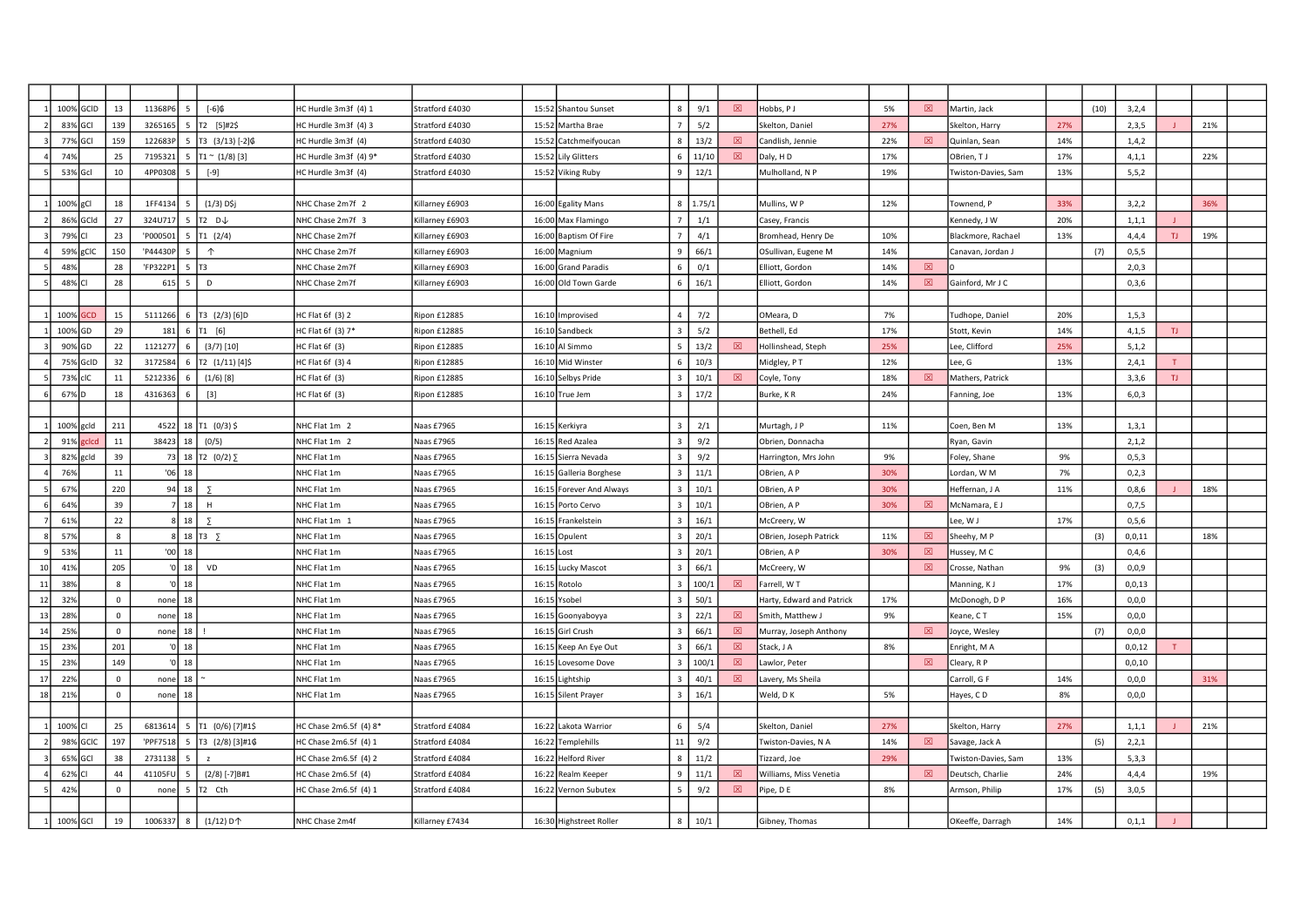|    | 92% CI     |             | 29           | 169605F  |                 | 8   T1 $(1/5)$ \$     | NHC Chase 2m4f 1         | Killarney £7434                                                                                                                                                                                                                                         |       | 16:30 Norwigi            | $\overline{7}$          | 4/1   |             | Bolger, E               | 14%   |             | Walsh, MP           | 14% |     | 1,2,2    |     |     |           |
|----|------------|-------------|--------------|----------|-----------------|-----------------------|--------------------------|---------------------------------------------------------------------------------------------------------------------------------------------------------------------------------------------------------------------------------------------------------|-------|--------------------------|-------------------------|-------|-------------|-------------------------|-------|-------------|---------------------|-----|-----|----------|-----|-----|-----------|
|    |            | 88% GCID    | 28           | 212232F  |                 | $8$ $T2$ D            | NHC Chase 2m4f 1         | Killarney £7434                                                                                                                                                                                                                                         |       | 16:30 Say Goodbye        |                         | 11/4  |             | Elliott, Gordon         | 14%   |             | Kennedy, J W        | 20% |     | 0, 0, 0  |     |     |           |
|    | 85% Cld    |             | 23           | 'F1622F5 | 8               | (0/4)                 | NHC Chase 2m4f           | Killarney £7434                                                                                                                                                                                                                                         |       | 16:30 Duchess Ravenwaves | 8                       | 11/1  |             | Cromwell, Gavin Patrick | 8%    |             | Donoghue, KM        | 10% |     | 0, 2, 3  |     |     |           |
|    | 78% CI     |             | 15           | 42312PO  | 8               | T3 Dj                 | NHC Chase 2m4f 1         | Killarney £7434                                                                                                                                                                                                                                         |       | 16:30 Mi Lighthouse      |                         | 11/4  |             | Mullins, W P            | 12%   |             | Townend, P          | 33% |     | 0,0,0    |     | 36% |           |
|    | 70% GCI    |             | 22           | 320042   |                 | <b>D个</b>             | NHC Chase 2m4f           | Gillarney £7434                                                                                                                                                                                                                                         |       | 16:30 Effernock Fizz     |                         | 8/1   |             | Brown, Miss Katy        |       | $\boxtimes$ | Gilligan, Jack G    |     | (7) | 0,4,4    |     |     |           |
|    | 62% gCld   |             | 34           | 6000008  |                 |                       | NHC Chase 2m4f           | Gillarney £7434                                                                                                                                                                                                                                         |       | 16:30 Allora Yeats       |                         | 66/1  |             | Brown, Miss Katy        |       | 図           | Brouder, Gearoid    |     | (5) | 2,0,0    |     |     |           |
|    | 55%        |             | 28           | 85F      | 8               | $(0/2)$ D             | NHC Chase 2m4f           | Killarney £7434                                                                                                                                                                                                                                         |       | 16:30 Georgette Fun      |                         | 6/1   |             | Bromhead, Henry De      | 10%   |             | Blackmore, Rachael  | 13% |     | 0, 0, 0  | TJ. | 19% |           |
|    | 43%        |             | 73           | 5P89005  | 8               |                       | NHC Chase 2m4f           | Killarney £7434                                                                                                                                                                                                                                         |       | 16:30 Psychee Du Brizais |                         | 66/1  |             | Ryan, D P               |       | $\boxtimes$ |                     |     |     | 0, 5, 5  |     |     |           |
|    |            |             |              |          |                 |                       |                          |                                                                                                                                                                                                                                                         |       |                          |                         |       |             |                         |       |             |                     |     |     |          |     |     |           |
|    | 100%       |             | 165          | 3349     |                 | 7 T3 个                | NHC Flat 1m2f (5)        | Ripon £4050                                                                                                                                                                                                                                             |       | 16:40 Yorkindness        | $\mathbf{R}$            | 5/1   |             | Johnston, M             | 14%   |             | Fanning, Joe        | 13% |     | 1, 1, 1  |     |     |           |
|    | 88%        |             | $\mathbf{0}$ | none     | $\overline{7}$  | tж                    | NHC Flat 1m2f (5)        | Ripon £4050                                                                                                                                                                                                                                             |       | 16:40 Stars Are Born     |                         | 8/1   |             | Mohammed, Ismail        | 25%   |             | Dawson, R           | 25% |     | 0, 0, 0  |     | 22% |           |
|    | 86%        |             | 22           | 47       | $\overline{7}$  | $\uparrow$            | NHC Flat 1m2f (5)        | lipon £4050                                                                                                                                                                                                                                             |       | 16:40 Cape Helles        |                         | 18/1  | 図           | McCain Jnr, D           | 16%   |             | ee, G               | 13% |     | 0,2,2    |     |     |           |
|    | 81%        |             | 24           | 9U93     | $\overline{7}$  |                       | NHC Flat 1m2f (5)        | Ripon £4050                                                                                                                                                                                                                                             |       | 16:40 Au Jus             |                         | 66/1  |             | Easterby, M W           | 11%   |             | Mason, Joanna       | 10% |     | 0, 3, 3  |     |     |           |
|    | 71%        |             | $\Omega$     | none     |                 | $7$ T1 $\circ$ \$     | NHC Flat 1m2f (5) 9*     | Ripon £4050                                                                                                                                                                                                                                             | 16:40 | lolocene                 | $\mathbf{a}$            | 10/11 | 冈           | Haggas, W J             | 29%   |             | Tudhope, Daniel     | 20% |     | 0,0,0    |     | 30% |           |
|    | 45%        |             | $\Omega$     | none     | $7$ $\text{T2}$ |                       | NHC Flat 1m2f (5) 2      | Ripon £4050                                                                                                                                                                                                                                             |       | 16:40 Firebolt           | $\mathbf{R}$            | 9/2   |             | Bell, MLW               | 19%   |             | Fallon, Cieren      | 24% |     | 0,0,0    |     |     |           |
|    | 319        |             | $\Omega$     | none     |                 |                       | NHC Flat 1m2f (5)        | Ripon £4050                                                                                                                                                                                                                                             |       | 16:40 Wendells Lass      | $\mathbf{a}$            | 9/1   |             | Dunlop, E A L           | 10%   |             | Muscutt, D          | 15% |     | 0,0,0    |     | 24% |           |
|    |            |             |              |          |                 |                       |                          |                                                                                                                                                                                                                                                         |       |                          |                         |       |             |                         |       |             |                     |     |     |          |     |     |           |
|    | 100% GCIC  |             | 237          | 1051     |                 | 10   T3 ~ $(2/2)$     | IC Flat 1m               | Vaas £11681                                                                                                                                                                                                                                             |       | 16:45 Recurrent Dream    |                         | 6/1   |             | Lyons, G M              | 18%   |             | Keane, CT           | 15% |     | 1,6,8    |     | 24% | Sky Bet 4 |
|    | 80% CID    |             | 121          | 651      |                 | $10$ T <sub>2</sub> h | IC Flat 1m 1             | Naas £11681                                                                                                                                                                                                                                             |       | 16:45 Barbapapa          | $\overline{\mathbf{3}}$ | 5/1   |             | Bromhead, Henry De      | 10%   |             | Lordan, W M         | 7%  |     | 7,7,1    |     |     | Sky Bet 4 |
|    | 69% CID    |             | 204          | 2016105  | 10 <sup>1</sup> | $[4]$                 | HC Flat 1m               | Naas £11681                                                                                                                                                                                                                                             |       | 16:45 Tut Tut            | $\overline{3}$          | 20/1  |             | Harrington, Mrs John    | 9%    | 図           | Madden, Tom         |     |     | 2,4,5    |     |     | Sky Bet 4 |
|    | 66% gcld   |             | 213          | 224      | 10              | h                     | $HC$ Flat 1m 2           | Naas £11681                                                                                                                                                                                                                                             |       | 16:45 Amortentia         |                         | 5/1   |             | OBrien, Joseph Patrick  | 11%   |             | Crosse, SM          | 33% |     | 3,1,7    |     |     | Sky Bet 4 |
|    | 66% gCl    |             | 32           | 2104     | 10              | $(1/4)$ h\$           | IC Flat 1m 1             | Naas £11681                                                                                                                                                                                                                                             |       | 16:45 Cowboy Justice     |                         | 7/1   |             | Harrington, Mrs John    | 9%    |             | Foley, Shane        | 9%  |     | 4, 5, 2  |     |     | Sky Bet 4 |
|    | 62% gcld   |             | 43           | 9386     | 10              |                       | IC Flat 1m 1             | Naas £11681                                                                                                                                                                                                                                             |       | 16:45 Bridgehead         |                         | 13/2  |             | Meade, Noel             | 4%    |             | Hayes, CD           | 8%  |     | 9,2,5    |     |     | Sky Bet 4 |
|    | 59% cld    |             | 177          | 742      |                 | $10$ T <sub>1</sub> h | <b>IC Flat 1m</b>        | Naas £11681                                                                                                                                                                                                                                             |       | 16:45 Alooqaal           |                         | 4/1   |             | Halford, M              | $8\%$ |             | Whelan, R P         | 18% |     | 6, 9, 2  |     |     | Sky Bet 4 |
|    | 58% Cld    |             | 13           | 317      | 10 <sup>1</sup> | tDh                   | IC Flat 1m               | Naas £11681                                                                                                                                                                                                                                             |       | 16:45 Eskimo Komet       | $\mathbf{B}$            | 25/1  |             | Comer, Luke             |       |             | McMonagle, Dylan B  | 14% |     | 9,9,10   |     |     | Sky Bet 4 |
|    | 53% gClc   |             | 32           | '073106  | 10              |                       | HC Flat 1m               | Naas £11681                                                                                                                                                                                                                                             |       | 16:45 Eastern Wind       |                         | 12/1  | 図           | McCourt, T G            |       | $\boxtimes$ | Whearty, R          |     | (7) | 7,8,2    |     |     | Sky Bet 4 |
| 10 | 51% CI     |             | 196          | 3440789  | 10              | (0/7) D个              | HC Flat 1m               | Vaas £11681                                                                                                                                                                                                                                             |       | 16:45 Missing Matron     |                         | 33/1  |             | Bolger, J S             | 10%   |             | Manning, KJ         | 17% |     | 5,3,9    |     |     | Sky Bet 4 |
|    |            |             |              |          |                 |                       |                          |                                                                                                                                                                                                                                                         |       |                          |                         |       |             |                         |       |             |                     |     |     |          |     |     |           |
|    | 100% gcl   |             | 36           |          | $7$ $172$       |                       | NHC NH Flat 2m.5f (5) 7* | Stratford £2451                                                                                                                                                                                                                                         |       | 16:52 The Kniphand       |                         | 9/4   |             | Twiston-Davies, N A     | 14%   |             | Twiston-Davies, Sam | 13% |     | 0, 1, 2  |     |     |           |
|    | 88%        |             | 139          | 53       |                 | 7 T3 $(0/2)$ ^        | NHC NH Flat 2m.5f (5)    | Stratford £2451                                                                                                                                                                                                                                         |       | 16:52 Mullinaree         |                         | 5/1   | 図           | Walsh, John J           |       | 図           | Swan, HC            |     | (7) | 0,3,1    |     |     |           |
|    | 69%        |             | 51           |          | $\overline{7}$  |                       | NHC NH Flat 2m.5f (5)    | Stratford £2451                                                                                                                                                                                                                                         |       | 16:52 Its Going Rome     | $\overline{a}$          | 50/1  | 図           | Faulkner, Ms D C        |       | 図           | Bass, David         |     |     | 0,2,3    |     |     |           |
|    | 48%        |             | $\mathbf 0$  | none     | $\overline{7}$  |                       | NHC NH Flat 2m.5f (5)    | Stratford £2451                                                                                                                                                                                                                                         |       | 16:52 Gentleman Jake     | $\overline{a}$          | 33/1  | 図           | Oshea, J G M            | 20%   | 図           | Fox, Ned            |     | (7) | 0,0,0    |     |     |           |
|    | 45%        |             | $\Omega$     | none     | $\overline{7}$  |                       | NHC NH Flat 2m.5f (5)    | Stratford £2451                                                                                                                                                                                                                                         |       | 16:52 Petit Bijou        |                         | 18/1  | 図           | Roberts, M J            |       |             | OBrien, TJ          | 17% |     | 0,0,0    |     | 18% |           |
|    | 36%        |             | $\mathbf 0$  | none     |                 | $7$ T1 \$             | NHC NH Flat 2m.5f (5) 4  | Stratford £2451                                                                                                                                                                                                                                         |       | 16:52 Copshill Lad       |                         | 10/11 |             | Harris, M F             | 25%   | $\boxtimes$ | Jones, Kevin        |     |     | 0,0,0    |     | 23% |           |
|    | 21%        |             | $\Omega$     | none     |                 |                       | NHC NH Flat 2m.5f (5)    | Stratford £2451                                                                                                                                                                                                                                         |       | 16:52 Democritus         |                         | 50/1  | 図           | Davis, Miss J S         |       |             | Davies, James       |     |     | 0.0.0    |     |     |           |
|    |            |             |              |          |                 |                       |                          |                                                                                                                                                                                                                                                         |       |                          |                         |       |             |                         |       |             |                     |     |     |          |     |     |           |
|    | 100% gCIcD |             | 23           | '04F7751 |                 | 15 T2 (1/12) [12]D    | HC Chase 2m4f            | Killarney £6106                                                                                                                                                                                                                                         |       | 17:00 Esthers Marvel     | 9                       | 8/1   |             | Budds, David Kenneth    | 20%   |             | OKeeffe, Darragh    | 14% |     | 6, 3, 2  |     |     | Sky Bet 5 |
|    | 90% gCIC   |             | 15           | 166U7P2  |                 | 15 T1 (0/2) [9] D\$   | HC Chase 2m4f 4          | Killarney £6106                                                                                                                                                                                                                                         |       | 17:00 Stealthy Tom       |                         | 9/2   |             | Bolger, E               | 14%   |             | Fitzgerald, S       | 8%  | (5) | 8,6,1    |     |     | Sky Bet 5 |
|    | 83% CID    |             | 29           | 508120   |                 | [13]D                 | HC Chase 2m4f            | Killarney £6106                                                                                                                                                                                                                                         |       | 17:00 Feyan              |                         | 8/1   | 図           | Tyner, Robert           | 33%   |             | Foley, J B          | 11% | (5) | 5,11,11  |     |     | Sky Bet 5 |
|    | 78%        | <b>SCIC</b> | 71           | 6727098  |                 | $(0/4)$ [-18]D        | <b>IC Chase 2m4f</b>     | <illarney td="" £6106<=""><td></td><td>17:00 Tesseract</td><td>11</td><td>25/1</td><td>⊠</td><td>Howard, Aidan Anthony</td><td></td><td></td><td>Torrens, Simon</td><td>17%</td><td></td><td>2,13,2</td><td></td><td></td><td>Sky Bet 5</td></illarney> |       | 17:00 Tesseract          | 11                      | 25/1  | ⊠           | Howard, Aidan Anthony   |       |             | Torrens, Simon      | 17% |     | 2,13,2   |     |     | Sky Bet 5 |
|    | 74% Clcd   |             | 31           | 231FP3   | 15              | (1/6)                 | <b>IC Chase 2m4f</b>     | Killarney £6106                                                                                                                                                                                                                                         |       | 17:00 Shes Some Doll     |                         | 12/1  |             | Cromwell, Gavin Patrick | 8%    |             | Dempsey, Luke       | 9%  |     | 7,4,7    |     |     | Sky Bet 5 |
|    | 69% GCI    |             | 178          | 2P00661  |                 | 15   T3 (1/4) [9]     | <b>IC Chase 2m4f</b>     | Killarney £6106                                                                                                                                                                                                                                         |       | 17:00 Pairc Na Ngael     |                         | 11/4  |             | Byrnes, C               | 13%   |             | Walsh, MP           | 14% |     | 3,14,6   |     |     | Sky Bet 5 |
|    | 65% CI     |             | 15           | 7215100  | 15              | $(2/13)$ [8]D         | <b>IC Chase 2m4f</b>     | Killarney £6106                                                                                                                                                                                                                                         |       | 17:00 Earths Furies      |                         | 16/1  |             | OSullivan, Eugene M     | 14%   |             | Canavan, Jordan J   |     | (7) | 4, 5, 8  |     |     | Sky Bet 5 |
|    | 60%        |             | 49           | '024P466 | 15              | $(0/3)$ D             | HC Chase 2m4f            | Killarney £6106                                                                                                                                                                                                                                         |       | 17:00 Young Jack Yates   |                         | 14/1  |             | Thornton, Karl          | 25%   |             | Meyler, D           | 19% |     | 1,7,13   |     |     | Sky Bet 5 |
|    | 60%        |             | 45           | 35841U   |                 | (0/5) [7]个            | HC Chase 2m4f            | Killarney £6106                                                                                                                                                                                                                                         |       | 17:00 Fly De Megaudais   |                         | 20/1  | 冈           | McDonagh, Michael J     |       |             | McDonagh, Mark M    | 13% | (7) | 13,8,0   |     |     | Sky Bet 5 |
|    | 60%        | GCID        | 129          | 584505   |                 | $(0/3)$ 个             | HC Chase 2m4f            | Killarney £6106                                                                                                                                                                                                                                         |       | 17:00 Trans Wood         | 10                      | 40/1  | 図           | Doyle, Gordon Michael   |       | $\boxtimes$ | Donovan, Philip     |     | (5) | 15, 2, 4 |     |     | Sky Bet 5 |
| 11 | 50% clc    |             | 112          | 'P3P068  | 15              | D                     | HC Chase 2m4f 1          | Killarney £6106                                                                                                                                                                                                                                         |       | 17:00 Top Question       |                         | 40/1  | $\boxtimes$ | Archdeacon, LJ          |       |             | Deegan, R           |     |     | 12, 1, 4 |     |     | Sky Bet 5 |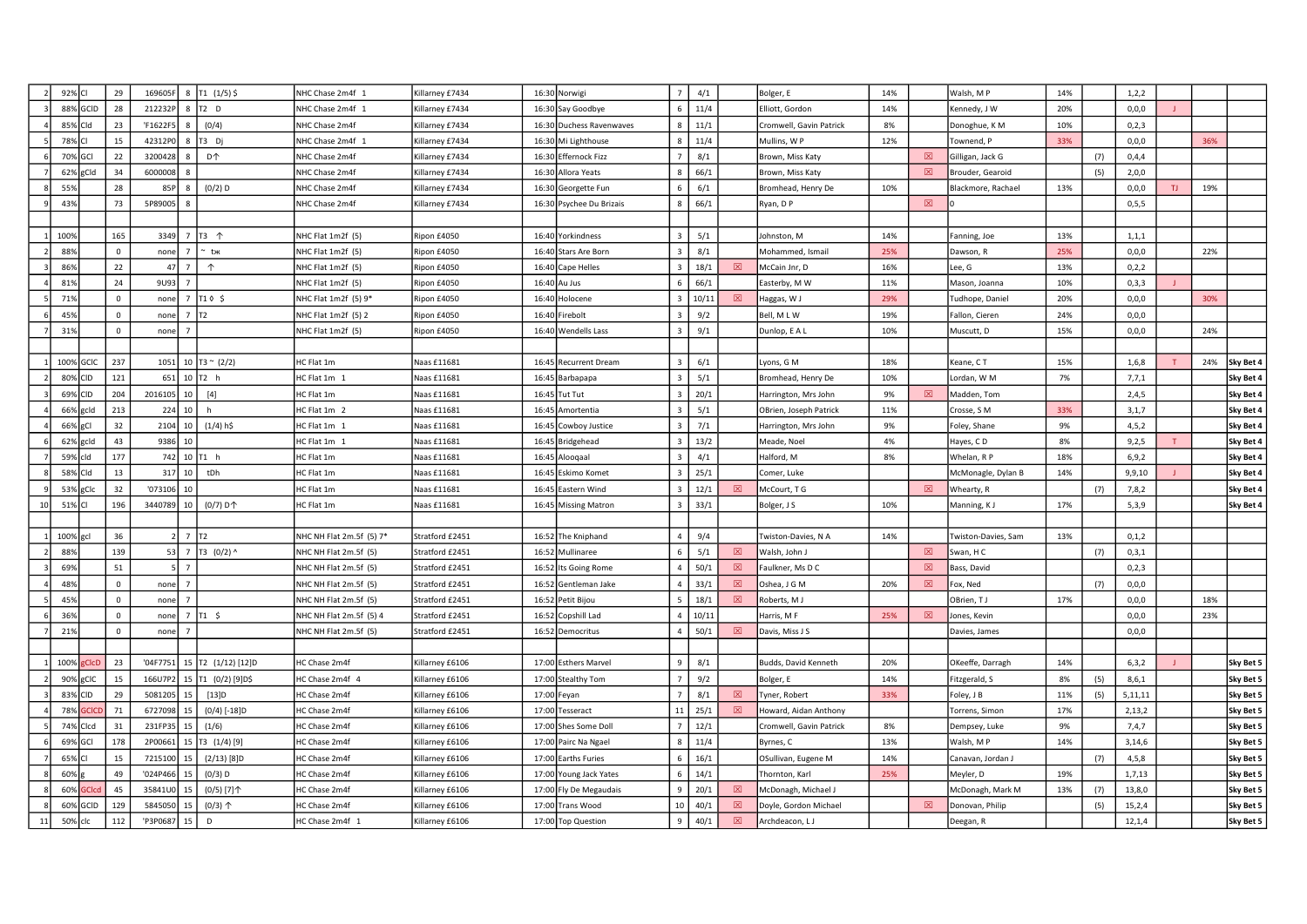| 12       |                      | 49% GCID     | 263          | '06716U0          | 15                    |                            | HC Chase 2m4f              | Killarney £6106          | 17:00 Repeat That             | 9              | 25/1         | 図 | Butler, Michael             |     |             | Freacy, R P                     | 10% |     | 11,0,0              |     |     | Sky Bet 5              |
|----------|----------------------|--------------|--------------|-------------------|-----------------------|----------------------------|----------------------------|--------------------------|-------------------------------|----------------|--------------|---|-----------------------------|-----|-------------|---------------------------------|-----|-----|---------------------|-----|-----|------------------------|
| 13       | 47% GCID             |              | 206          | '077U350          | 15                    | $(0/4)$ [4] $\uparrow$     | HC Chase 2m4f              | Killarney £6106          | 17:00 Arch Melody             | 10             | 25/1         | 図 | Morrison, J                 |     |             | Hayes, Brian                    |     |     | 9,11,8              |     |     | Sky Bet 5              |
| 14       | 44% gcl              |              | $\mathbf{q}$ | '009032           | 15                    |                            | HC Chase 2m4f              | Killarney £6106          | 17:00 Walking The Walk        |                | 25/1         |   | Rothwell, P J               |     | 図           | OKeeffe, Sean F                 | 13% |     | 13,9,12             |     |     | Sky Bet 5              |
| 15       | 43% gcld             |              | 227          | 400P248           | 15                    | z                          | HC Chase 2m4f              | Killarney £6106          | 17:00 Presenting Cody         |                | 25/1         | 図 | McNiff, Mark Michael        | 10% |             | Enright, PT                     | 22% |     | 10,0,0              |     |     | Sky Bet 5              |
| 16       | 36%                  |              | 44           | 'UP90002          | 15                    | $[-4]$                     | HC Chase 2m4f              | Killarney £6106          | 17:00 Krisquin                | 11             | 16/1         |   | Nolan, Shane                |     | 図           |                                 |     |     | 18, 15, 14          |     |     | Sky Bet 5              |
| 17       | 319                  |              | 185          | '005045P          | 15                    |                            | HC Chase 2m4f              | Killarney £6106          | 17:00 Mezyan                  |                | 25/1         |   | Hanlon, John Joseph         | 6%  | 図           |                                 |     |     | 16,10,10            |     |     | Sky Bet 5              |
| 18       | 279                  |              | 52           | '0600PU0          | 15                    |                            | HC Chase 2m4f              | Killarney £6106          | 17:00 Meehall                 | 6              | 25/1         | 図 | McNamara, E                 | 13% | $\boxtimes$ |                                 |     |     | 16,0,0              |     |     | Sky Bet 5              |
|          |                      |              |              |                   |                       |                            |                            |                          |                               |                |              |   |                             |     |             |                                 |     |     |                     |     |     |                        |
|          | 100% CICD            |              | 18           | 8861165           |                       | $(1/5)$ [5]#1              | HC Flat 6f (6)             | Ripon £3186              | 17:10 Woodlands Charm         |                | 12/1         |   | Tinkler, N                  | 9%  |             | McManoman, Faye                 | 8%  | (3) | 4, 5, 11            |     |     | Sky Bet 5              |
|          | 79%                  | gD           | 17           | 8120986           |                       |                            | HC Flat 6f (6)             | Ripon £3186              | 17:10 Act Of Passion          |                | 40/1         | 図 | Whillans, Ewan              | 8%  |             | Hart, Jason                     | 20% |     | 12,13,2             |     |     | Sky Bet 5              |
|          | 77% c                |              | $\mathbf{8}$ | 7633              |                       | $14$ T <sub>1</sub> #1\$   | HC Flat 6f (6) 5           | Ripon £3186              | 17:10 Miss Britain            |                | 9/2          | 図 | Tutty, Gemma                | 9%  | 図           | lames, SH                       | 11% |     | 4, 1, 1             |     |     | Sky Bet 5              |
|          | 76%                  | <b>cd</b>    | 17           | 6836724           | 14                    | (0/3)                      | HC Flat 6f (6)             | Ripon £3186              | 17:10 Moon Bay                |                | 7/1          |   | Fahey, R A                  | 13% |             | Hanagan, Paul                   | 20% |     | 11,9,2              |     |     | Sky Bet 5              |
|          | 64%                  |              | 32           | 376               | 14                    | ~ (0/2) #2h                | HC Flat 6f (6) 1           | Ripon £3186              | 17:10 Eagle Path              |                | 10/1         |   | Mohammed, Ismail            | 25% |             | Dawson, R                       | 25% |     | 1,5,9               |     | 22% | Sky Bet 5              |
|          | 61%                  |              | 20           | 849906            | 14                    | $(0/2)$ C                  | HC Flat 6f (6) 1           | Ripon £3186              | 17:10 Make A Prophet          |                | 16/1         |   | Midgley, PT                 | 12% | 冈           | Robinson, Ben                   | 8%  |     | 9,4,2               |     |     | Sky Bet 5              |
|          | 61% cld              |              | 18           | 607532            |                       | (0/4)                      | HC Flat 6f (6)             | Ripon £3186              | 17:10 Tilsworth Ony Ta        |                | 9/1          | 冈 | Jenkins, J R                | 13% |             | Lee, Clifford                   | 25% |     | 13,0,6              |     |     | Sky Bet 5              |
|          | 589                  |              |              | 5680425           |                       | (0/5)                      | HC Flat 6f (6)             | Ripon £3186              | 17:10 Abbie Power             |                | 9/1          | 図 | Jardine, I                  | 3%  | 図           | Mullen, Andrew                  | 14% |     | 1,12,7              |     |     | Sky Bet 5              |
|          | 54%                  |              | 20           | 606               | 14                    | #1h                        | HC Flat 6f (6) 2           | Ripon £3186              | 17:10 Lincoln Pride           |                | 10/1         |   | OMeara, D                   | 7%  |             | Fallon, Cieren                  | 24% |     | 14,7,7              |     |     | Sky Bet 5              |
| 10       | 47%                  |              | 8            | '0360330          |                       | 14 T3 (0/3) #1             | HC Flat 6f (6)             | Ripon £3186              | 17:10 Prayer Matt             |                | 13/2         |   | Easterby, TD                | 6%  |             | Allan, David                    | 7%  |     | 6,8,5               |     |     | Sky Bet 5              |
| 11       | 46%                  |              | $\mathbf{8}$ | 4646              |                       | 14 T2 (0/3) #1             | HC Flat 6f (6) 2           | Ripon £3186              | 17:10 Eldeyaar                |                | 8/1          |   | Brittain, Antony            |     | 図           | Hardie, Cameron                 | 7%  |     | 8, 2, 10            |     |     | Sky Bet 5              |
| 12       | 42%                  |              | 202          | 68380             | 14                    | (0/2)                      | HC Flat 6f (6)             | Ripon £3186              | 17:10 Heart Of Kabeir         | $\overline{3}$ | 25/1         |   | Fahey, R A                  | 13% |             | Hamilton, Tony                  |     |     | 9,2,11              |     |     | Sky Bet 5              |
| 13       | 369                  |              | 187          | 739               | 14                    | ! #1h                      | HC Flat 6f (6)             | Ripon £3186              | 17:10 Politicism              |                | 18/1         | 図 | Smart, B                    |     | $\boxtimes$ | Sanna, G                        |     | (7) | 3,10,13             |     |     | Sky Bet 5              |
| 14       | 32%                  |              | 12           | 58000             | 14                    | (0/3)                      | IC Flat 6f (6) 1           | Ripon £3186              | 17:10 Hulton Ranger           |                | 25/1         | 図 | Walford, Mark               | 12% | $\boxtimes$ | Garritty, Jack                  |     |     | 6,11,14             |     |     | Sky Bet 5              |
|          |                      |              |              |                   |                       |                            |                            |                          |                               |                |              |   |                             |     |             |                                 |     |     |                     |     |     |                        |
|          | 100%                 | <b>CICI</b>  | 149          | 1068447           | 15                    | $(1/2)$ D¢                 | HC Flat 1m                 | Naas £8496               | 17:15 Bucky Larson            |                | 11/1         |   | Lyons, G M                  | 18% |             | Carroll, G F                    | 14% |     | 2,13,3              |     |     | Sky Bet 5              |
|          | 94%                  | acicr        | 17           | '0532309          | 15                    | $[5]$ CD $\downarrow$      | HC Flat 1m                 | Naas £8496               | 17:15 Luke Short              |                | 7/1          |   | Meade, Noel                 | 4%  |             | McMonagle, Dylan B              | 14% |     | 9,6,6               | TJ. |     | Sky Bet 5              |
|          | 87% GCID             |              | 43           | '0030067          | 15                    | $(1/6)$ [3]                | HC Flat 1m                 | Naas £8496               | 17:15 Hale Bopp               |                | 9/2          |   | Lyons, G M                  | 18% |             | Keane, CT                       | 15% |     | 4,3,3               | T   | 24% | Sky Bet 5              |
|          | 82%                  | <b>Clcd</b>  | 22           | '0593734          |                       | 15   T3 [-5]               | HC Flat 1m 2               | Naas £8496               | 17:15 Coins Cross             |                | 11/2         |   | Harty, Edward and Patrick   | 17% |             | McDonogh, D P                   | 16% |     | 11,9,1              |     |     | Sky Bet 5              |
|          | 79%                  |              | 27           | 74F7015           | 15                    | $(0/4)$ [2] D $\downarrow$ | HC Flat 1m                 | Naas £8496               | 17:15 Rebel Step              |                | 20/1         |   | Slattery, Andrew            | 13% |             | Slattery, A J                   | 9%  |     | 4,9,11              |     |     | Sky Bet 5              |
|          | 79% gCID             |              | 13           | 541202            |                       | 15 T1 \$                   | HC Flat 1m 2               | <b>Naas £8496</b>        | 17:15 River Derwent           |                | 6/1          |   | OBrien, Joseph Patrick      | 11% | 図           | Horgan, HJ                      |     | (7) | 7,3,14              |     |     | Sky Bet 5              |
|          | 79%                  | <b>GCIcc</b> | 20           | 4313040           | 15                    | (1/2) [4]t个                | HC Flat 1m                 | Naas £8496               | 17:15 Ferrybank               |                | 18/1         | 図 | Walsh, TM                   |     |             | Lee, W J                        | 17% |     | 10, 2, 9            |     |     | Sky Bet 5              |
|          | 75%                  | <b>CICD</b>  | 43           | 6434575           | 15                    | $(3/16)$ [2]               | HC Flat 1m                 | Naas £8496               | 17:15 Tyrconnell              |                | 20/1         | 図 | Lynam, S                    |     |             | Crosse, S M                     | 33% |     | 8,8,1               |     |     | Sky Bet 5              |
|          | 66% GCI              |              | 245          | 81963             |                       | $15$ T <sub>2</sub> D      | HC Flat 1m                 | Naas £8496               | 17:15 Crystal Black           |                | 11/2         |   | Weld, DK                    | 5%  |             | Hayes, CD                       | 8%  |     | 2,6,7               |     |     | Sky Bet 5              |
|          | 61%                  | GCId         | 212          | 4331203           | 15                    | [15]                       | HC Flat 1m                 | Naas £8496               | 17:15 Longbourn               |                | 12/1<br>25/1 | ⊠ | OSullivan, Ross             |     | $\boxtimes$ | Coen, J                         | 8%  | (7) | 1,11,7              |     |     | Sky Bet 5              |
| 11       | 59%                  |              | 196          | '002931           | 15                    | [8]<br>D                   | HC Flat 1m                 | Naas £8496               | 17:15 Macho Time              |                | 25/1         |   | OConnell, Eamon             | 13% |             | Roche, L F                      |     |     | 15,3,11<br>11,12,11 |     |     | Sky Bet 5              |
| 12       | 56% GCID<br>50% gClc |              | 239<br>49    | 420130<br>9343608 | 15 <sup>1</sup>       |                            | HC Flat 1m                 | Naas £8496<br>Naas £8496 | 17:15 Disco Boots             |                | 20/1         | 図 | Fahey, Peter<br>Cullen, D W |     | $\boxtimes$ | Coen, Ben M                     | 13% |     |                     |     |     | Sky Bet 5              |
| 13<br>14 | 47% d                |              | 29           | 1143600           | 15<br>15 <sup>1</sup> | $(0/4)$ [4]<br>D           | HC Flat 1m 1<br>HC Flat 1m | Naas £8496               | 17:15 Zephron<br>17:15 Ransom |                | 40/1         |   | Hogan, Denis Gerard         |     |             | Gallagher, Mark<br>Enright, M A |     |     | 11, 1, 3<br>6,15,9  |     |     | Sky Bet 5<br>Sky Bet 5 |
| 15       | 39% D                |              | 22           | 8090000           | 15                    |                            | HC Flat 1m                 | Naas £8496               | 17:15 Chilean                 |                | 66/1         |   |                             |     |             | Lordan, W M                     | 7%  |     | 14, 14, 15          |     |     | Sky Bet 5              |
|          |                      |              |              |                   |                       |                            |                            |                          |                               |                |              |   | Comer, Luke                 |     |             |                                 |     |     |                     |     |     |                        |
|          | 100%                 |              | 13           |                   | $11$ T <sub>3</sub>   |                            | NHC NH Flat 2m1f           | Killarney £5575          | 17:30 Neddies Boy             |                | 12/1         |   | Fahey, Peter                | 13% | 図           | Perry, Mr Seamus                |     | (7) | 0, 1, 1             |     |     |                        |
|          | 79%                  |              | 27           |                   | $11$ D                |                            | NHC NH Flat 2m1f           | Killarney £5575          | 17:30 Lets Go Joe             |                | 20/1         | 図 | Byrne, L                    |     | $\boxtimes$ | Roche, TP                       |     | (7) | 0,2,2               |     |     |                        |
|          | 58%                  |              | 8            |                   | 11                    |                            | NHC NH Flat 2m1f           | Killarney £5575          | 17:30 Run Getaway Run         |                | 66/1         |   | Braddish, S                 |     | ⊠           | Cronin, W T                     |     | (7) | 0, 0, 2             |     |     |                        |
|          | 45%                  |              | $\circ$      | none              |                       | 11 $T_1$ \$                | NHC NH Flat 2m1f 1         | Killarney £5575          | 17:30 Themanintheboots        | $\Delta$       | 9/4          |   | Elliott, Gordon             | 14% | 図           | Codd, Mr J J                    | 17% |     | 0,0,0               |     | 25% |                        |
|          | 44%                  |              | $\mathsf 0$  | none              | $11$ T <sub>2</sub>   |                            | NHC NH Flat 2m1f 2         | Killarney £5575          | 17:30 Felix Summus            |                | 5/4          |   | Mullins, W P                | 12% | 図           | Mullins, Mr P W                 | 27% |     | 0,0,0               |     | 35% |                        |
|          | 40%                  |              | $\Omega$     | none              | 11                    | ж∑                         | NHC NH Flat 2m1f           | Killarney £5575          | 17:30 Prayer Moon             |                | 25/1         |   | Rothwell, PJ                |     | $\boxtimes$ | Doyle, Mr M J                   |     | (7) | 0,0,0               |     |     |                        |
|          | 34%                  |              | $\Omega$     | none              | 11                    | $\ddagger$                 | NHC NH Flat 2m1f           | Killarney £5575          | 17:30 River Tara              |                | 33/1         |   | Curling, S                  |     |             | Quirke, Mr C M                  |     | (7) | 0,0,0               |     |     |                        |
|          | 26%                  |              | $\mathbf{0}$ | none              | 11                    |                            | NHC NH Flat 2m1f           | Killarney £5575          | 17:30 Man Of The House        |                | 12/1         |   | Hanlon, John Joseph         | 6%  | $\boxtimes$ | Hamilton, Mr T                  |     |     | 0, 0, 0             |     |     |                        |
|          |                      |              |              |                   |                       |                            |                            |                          |                               |                |              |   |                             |     |             |                                 |     |     |                     |     |     |                        |